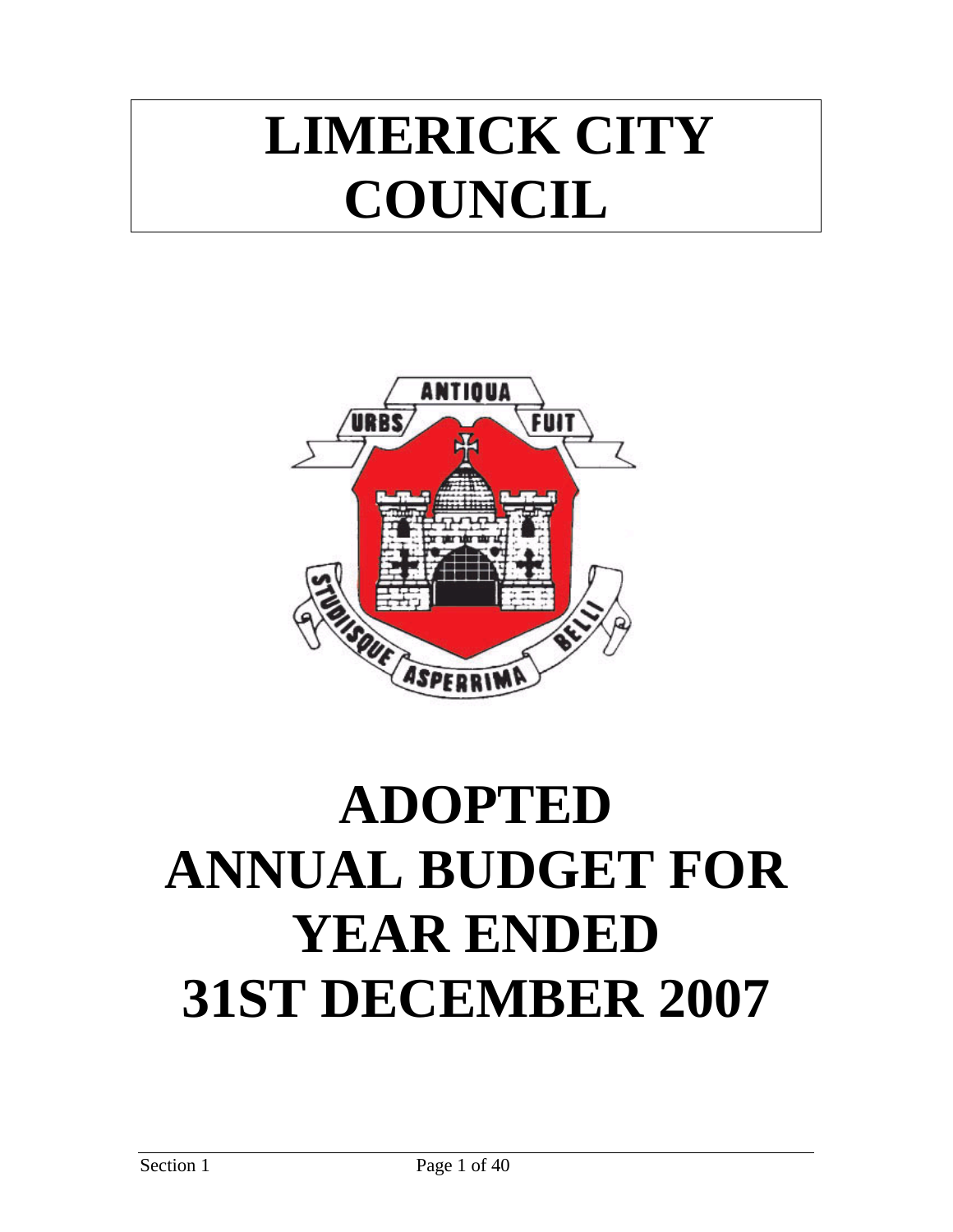#### **LIMERICK CITY COUNCIL COMHAIRLE CATHRACH LUIMNIGH**

 Árus na Cathrach Luimneach

11<sup>th</sup> December 2006

## **TO: HIS WORSHIP THE MAYOR AND EACH MEMBER OF LIMERICK CITY COUNCIL**

#### **Annual Budget for the year 1st January 2007 to 31st December 2007**

In presenting the Annual Budget for the year ended  $31<sup>st</sup>$  December 2007 to Council, I wish to take this opportunity, to summarise the financial position of Limerick City Council at 31<sup>st</sup> December 2005. The Annual Financial Statement of Limerick City Council for the year 2005 shows that the accumulated Balance on the Revenue Account is a credit position of  $\epsilon$ 25,481 at 31<sup>st</sup> December 2005 (compared to the accumulated Debit Balance on the Revenue Account at 31<sup>st</sup> December 2004 of  $\epsilon$ , 116, 187).

Current outturn figures indicate that the Revenue Credit will improve during 2006.

I will now set out the proposals for Expenditure and Income for 2007.

#### *Expenditure – 2007*

The Budget for 2007 provides for expenditure of  $\epsilon$  (79.56 million. This represents an increase of  $\epsilon$ 5.7 million over the adopted Budget for 2006. The following table sets out the expenditure by Programme Group:

|                                             | Budget 2007 | Outturn 2006 |
|---------------------------------------------|-------------|--------------|
| 1. Housing and Building                     | 13,444,077  | 12,318,584   |
| 2. Road Transportation and Safety           | 10,341,591  | 10,151,182   |
| 3. Water Supply and Sewerage                | 12,471,757  | 11,438,596   |
| 4. Development Incentives and Controls      | 3,015,987   | 2,771,967    |
| 5. Environmental Protection                 | 18,826,615  | 16,776,555   |
| 6. Recreation and Amenity                   | 5,467,156   | 4,706,042    |
| 7. Agriculture, Education, Health & Welfare | 5,834,933   | 5,186,479    |
| 8. Miscellaneous Services                   | 10,161,437  | 9,519,212    |
| <b>TOTAL</b>                                | 79,563,553  | 72,868,617   |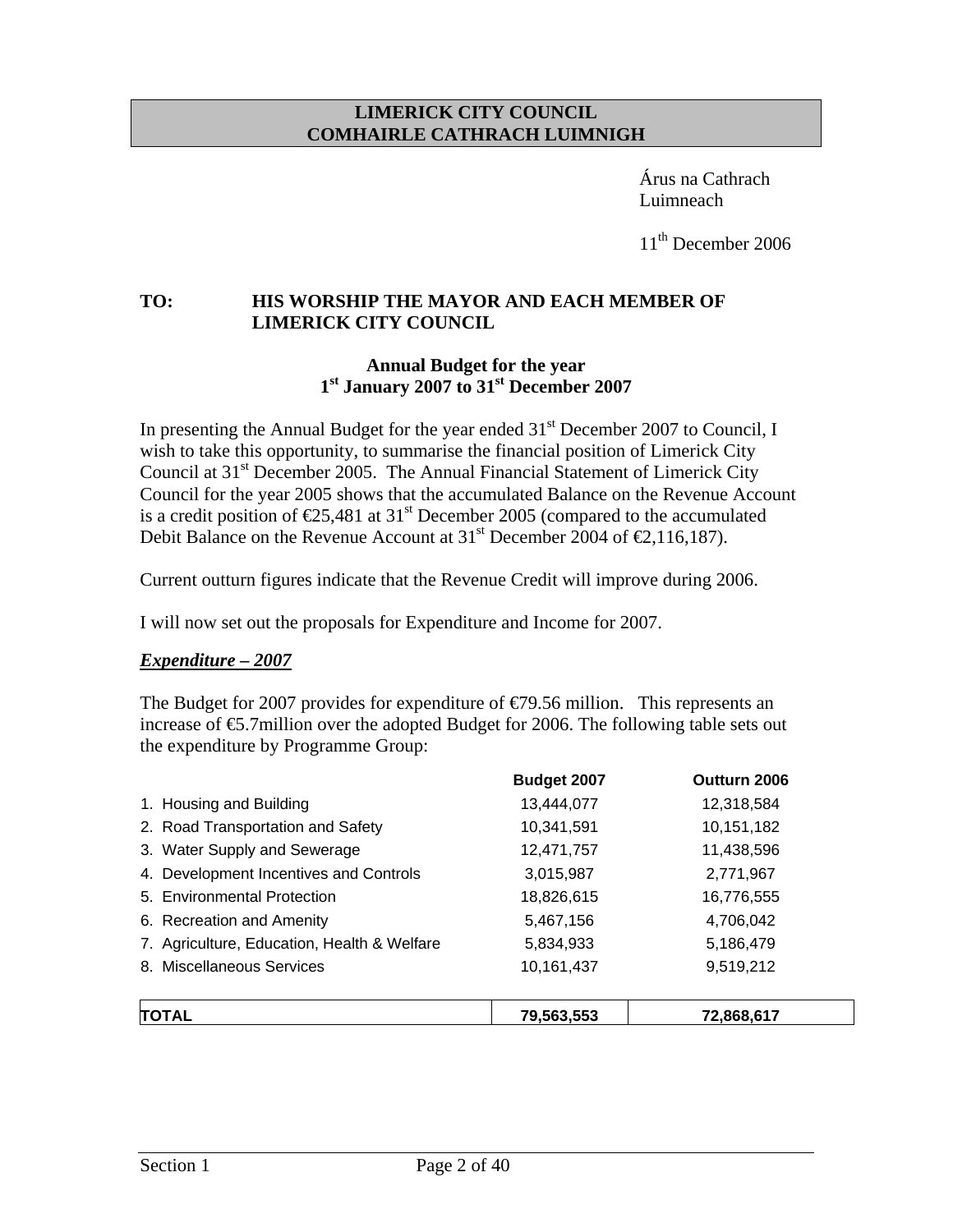The following graph depicts estimated expenditure by Programme Group for 2007, compared to 2006.



This increase in expenditure can be broken down as follows:

|                          | 2007<br>$\epsilon$ million | 2006<br>$\epsilon$ million | <b>Increase</b><br>$\epsilon$ million |
|--------------------------|----------------------------|----------------------------|---------------------------------------|
| Payroll and Pensions     | 39.60                      | 37.01                      | 2.59                                  |
| Non Payroll              | 39.96                      | 36.86                      | 3.10                                  |
| <b>Total Expenditure</b> | 79.56                      | 73.87                      | 5.69                                  |

## **Payroll and Pensions**

The cost for 2007 reflects an increase of 6.9% on 2006. This increase is sufficient to cover national agreements in relation to pay. In order to minimize the increase in payroll costs it is intended not to increase the number of employees, and to consider the necessity of filling any vacancies that occur in 2007 on a case by case basis.

## **Non-Payroll Costs**

There are a number of new costs and unavoidable increases in current costs facing the City Council for 2007. I have made every effort to maintain expenditure in critical areas.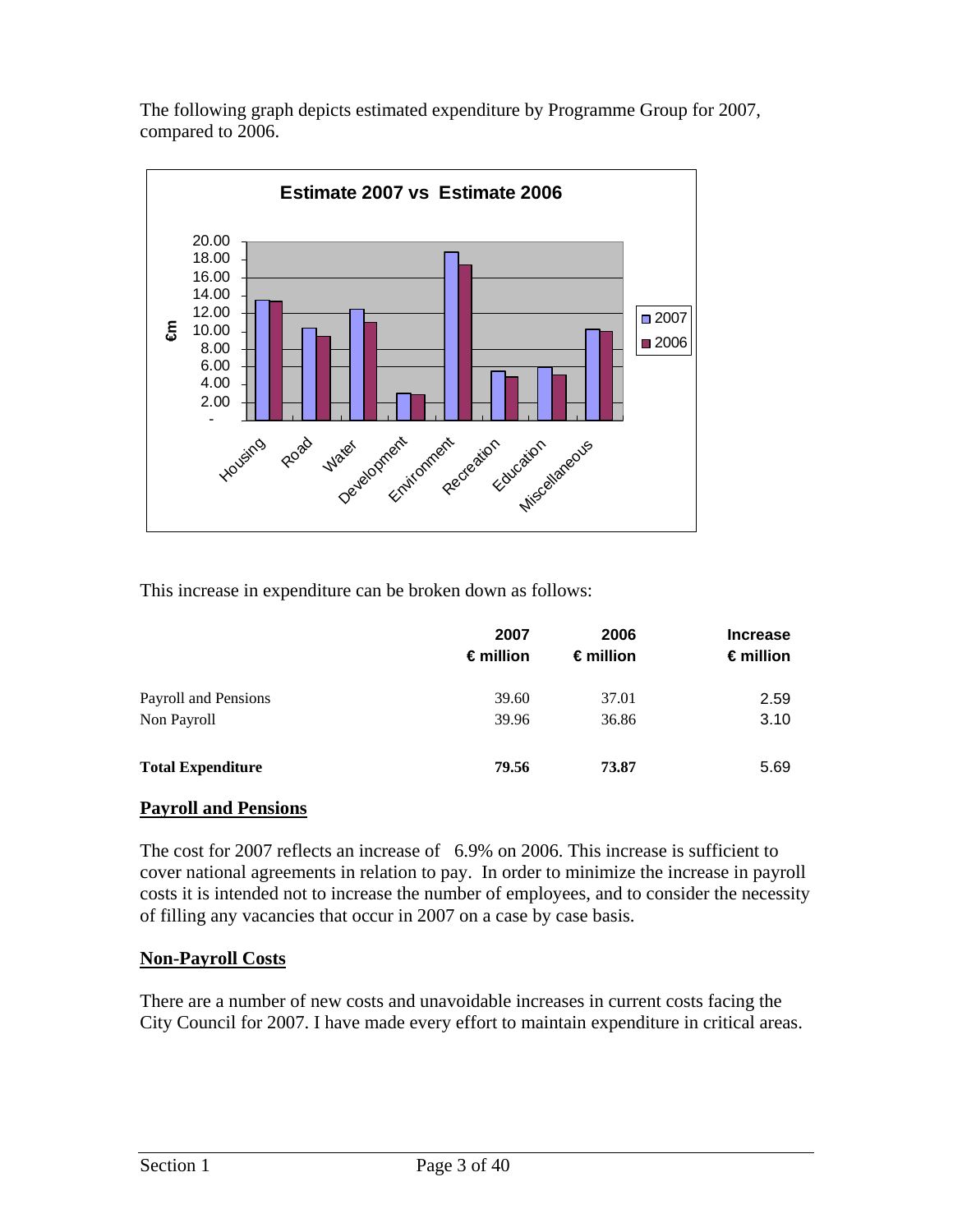Non payroll costs have increased by 8.4%. Details of proposals are set out in the following pages.

Many Members of the City Council have requested that we make provision for an increased level of investment in improving the environment for Local Communities. These improvements would include traffic calming measures, footpath repairs, public lighting and environmental enhancements. There is provision in the Roads and Environment budgets for such works and it is intended in the New Year to have consultation with the Ward Members in relation to how best to expend this provision.



## **Income Proposals - 2007**

The effective valuation of  $\epsilon$ 349,146 (2006) has increased by  $\epsilon$ 12,465 to  $\epsilon$ 361611 for 2007. This represents an increase of 3.6%.

It is vitally important to the City's future that we maintain the optimum conditions to support and increase economic activity. Such activity provides employment and also generates the rates necessary to fund a significant proportion of the essential work of the City Council.

If the City is to fulfil its full potential as the Gateway of the Mid-West, then we need to have a strong and vibrant City Centre. Many Councillors have brought to my attention in the last year the effect of the rates burden on the economic activity of the City. Consequently, and in order to encourage businesses to locate in Limerick City, I have included in the 2007 Budget a reduction in the Rate of one percent. As further support to this policy it is proposed to have no increase in the cost of parking discs.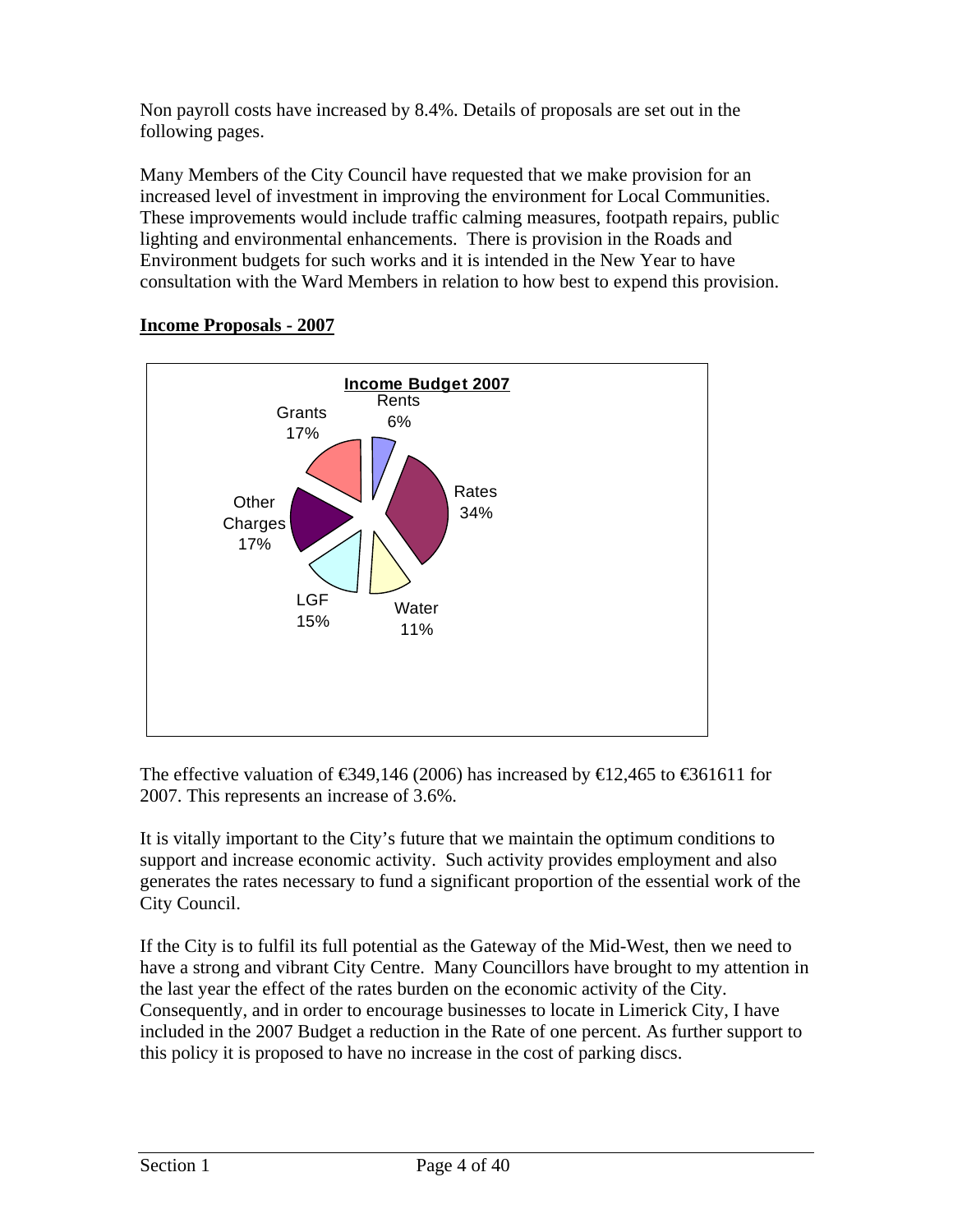I have included a sum of  $\epsilon$ 11,721,449 in the Budget for 2007 in respect of the Local Government Fund. I have also included a contribution by the DoEHLG towards the domestic portion of the operational cost of the waste water treatment plant at Bunlicky. I have assumed that the operational cost of the plant will be fully funded by a combination of this contribution, waste water charges to non domestic customers in the City and charges to Limerick County Council and Clare County Council. **Conclusion**

The draft Budget now presented to Members for their consideration reflects:-

- The need to improve the City's competitive advantage.
- The need to pursue the objectives of our Corporate Plan in accordance with the principals of value for money and customer care.
- The need to continue a programme of investment and development of the City.
- The need to match spending programmes with resources.

I would like to take this opportunity to thank the Members of Council for their assistance and support during the last year. In particular I wish to express my thanks to the Mayor, Councillor Joe Leddin and his predecessor, Councillor Diarmuid Scully for their wholehearted commitment and support this year.

I also wish to express my thanks to the Directors, Mr. Kieran Lehane, Mr. Alan Wallace, Mr. Pat Dowling, Mr. Pat Dromey and their respective teams for their commitment and high quality work. I am very grateful to the staff in the Finance Department, in particular Mr. John Field and his team, for the many hours of work involved in the compilation of this Budget.

I believe that this budget demonstrates that we are serious about attracting investment to our City Centre.

I look forward to the full support of the Members at the Statutory Budget Meeting.

**Tom Mackey City Manager**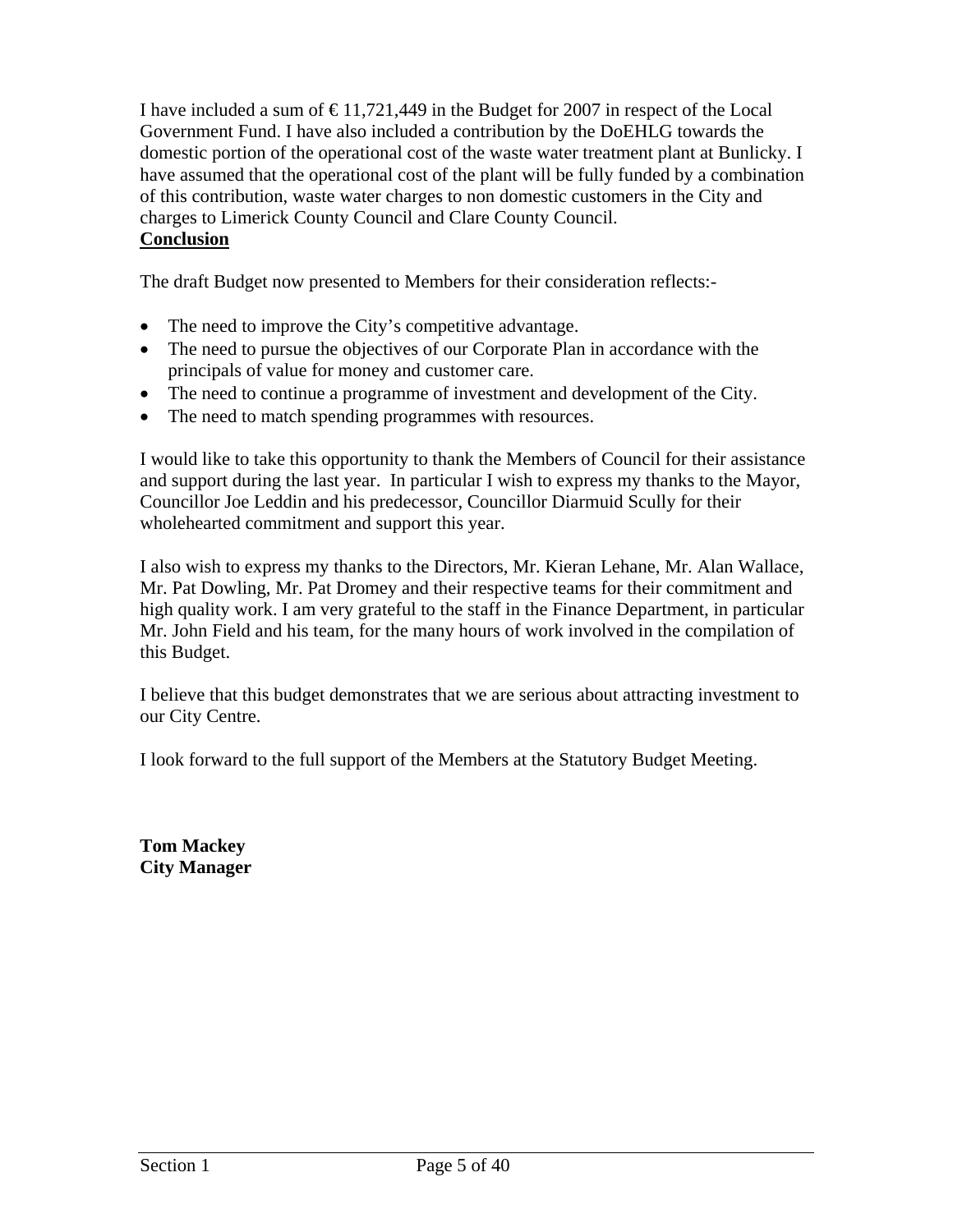## **SOCIAL POLICY & HOUSING**

### *Action Plan for Social & Affordable Housing 2004 – 2008*

The Action Plan for Social & Affordable Housing is the blueprint for the provision of housing within Limerick City Council's functional control for the period 2004 – 2008. The review of this Plan which took place in July 2006 has enabled Limerick City Council to re-assess its operations in light of targets set out in the original Plan. The following are the main priority areas for the Council for the remaining period of the Plan;

- Continued focus on regeneration and turnkey development in order to achieve revised capital targets
- Acute attention to our estates through the introduction of a Joint Policing Committee and Community Co-ordinator Scheme
- Focus on the attainment of targets under R.A.S. and Part V
- Strategic approach to the Voluntary and Co-operative sector based on Limerick City Council's housing needs
- Continued focus on improvement of traveller and homeless services

#### *Regeneration*

Tenders were sought in November for consultants to produce a report for the implementation of a neighbourhood regeneration programme for St. Mary's Park/Kings Island. It is expected that this report will be presented in 2007 for the approval of Limerick City Council and then forwarded to the Department of The Environment, Heritage and Local Government for consideration.

Preparatory work for the demolition and refurbishment of dwellings in Sarsfield Gardens/Hartigan Villas, Moyross was completed in 2006. This project was advertised for tender in November. Work is due to commence on site in early 2007.

Following considerable public consultation, funding of  $\Theta$ . 2 million was granted for Phase 2 of the O'Malley Park Remedial Works Scheme. In parallel, Limerick City Council is currently finalising a brief to prepare a regeneration plan for the remainder of O'Malley Park and its environs. This plan will be completed in 2007.

#### *Estate Management*

Estate management in the Council's local authority estates remain the Housing Departments highest priority. Limerick City Council funded six estate management groups in 2006 and continues to employ three full-time Community Liaison Officers.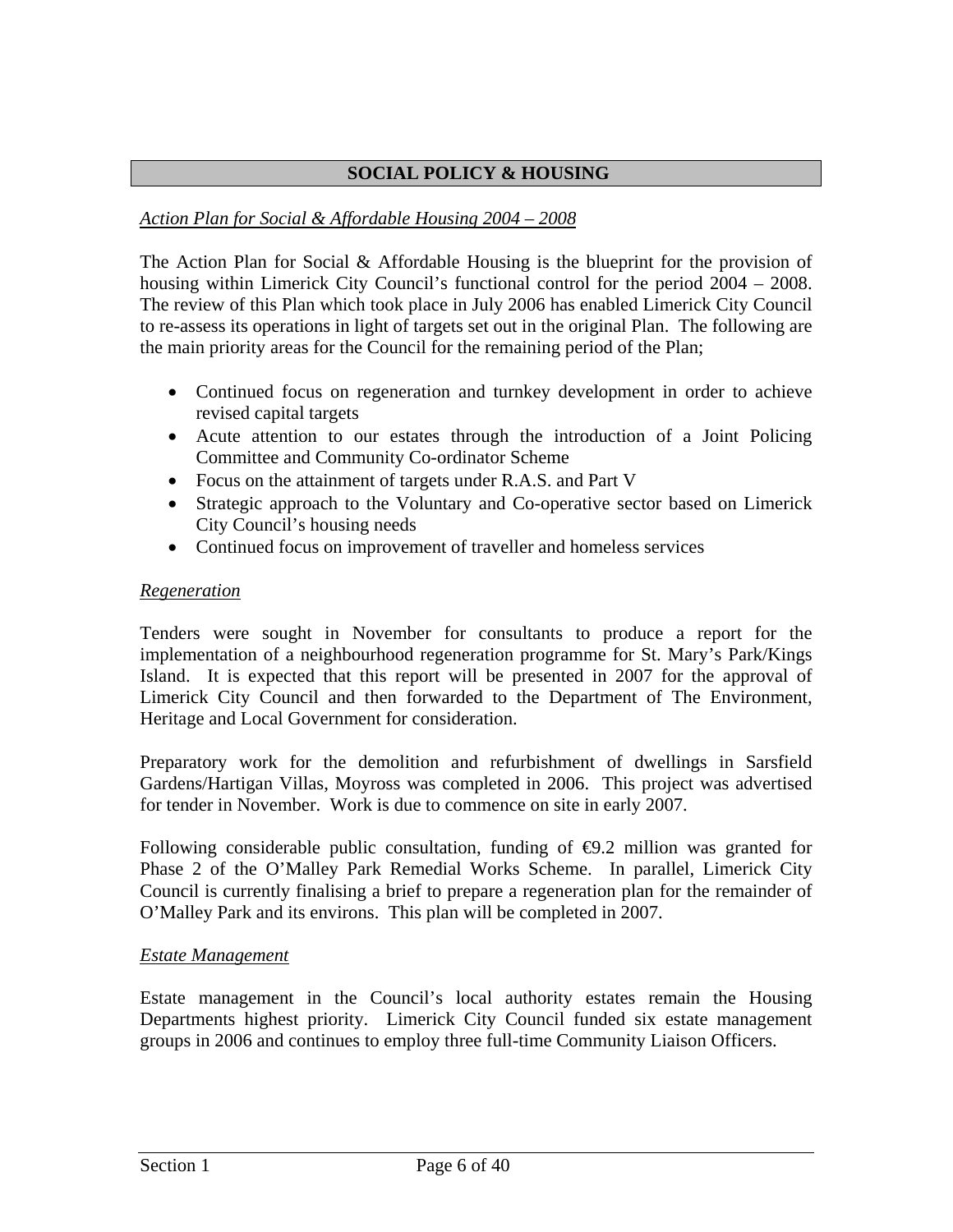In order to address the growing challenges of estate management and to maintain and develop services within the estates it is proposed to provide an extra  $\epsilon$ 436,697 towards housing estate management. Included in this amount is an additional  $\epsilon$ 20,000 for the Social and Community Grant Scheme in 2007, increasing it from €170,000 to €190,000. Two inter-agency task groups have been established to co-ordinate effort and provide greater focus to estate management issues both on the Northside and the Southside of the city. It is anticipated that the work of these groups will increase during 2007.

A significant development in the area of estate management is the establishment of the Limerick City Community Safety Partnership which brings together key statutory bodies including the City Council, H.S.E., Gardai and Department of Justice. Under the Joint Policing Committee, which oversees this partnership, a scheme of Community Coordinators will be introduced in 2007.

The continued employment of a Tenancy Enforcement Officer, who deals with incidents of anti-social behaviour in our housing estates, is a clear reflection of the focus Limerick City Council has placed on improving the quality of life within our estates. Work is underway towards the recruitment of a second Tenancy Enforcement Officer, through the Housing Management Initiative Programme.

## *Traveller Action Plan*

The publication of the Traveller Accommodation Plan 2005 – 2008 and an interagency plan for the provision of services to travellers in Limerick City have resulted in revised targets for traveller accommodation in the City. During 2006, a number of improvements were effected within the 6 halting sites, and work will continue on same during 2007. It is proposed to increase the budget allocation for Traveller support by  $\epsilon$ 25,272 to  $\epsilon$ 150,477.

## *Disabled Persons Grants*

In 2006, 127 applications received provisional approval. The allocation for these grants is proposed to increase by  $\epsilon$ 30,000 to  $\epsilon$ 250,000 in the Revenue Budget for 2007, covering private houses. Local authority units are dealt with in the Capital Account.

## *Housing Maintenance*

The Housing Maintenance Department services a housing stock of approximately 3,200 units. Services are provided to houses in the Northside of the city from the Moyross Depot and in the Southside by the Rathbane Depot. A dedicated re-lettings crew operates from Garryowen, dealing with in excess of 200 new lettings per annum. The total budget for maintenance repair and improvement is budgeted to increase by  $\epsilon$ 224,620. Included in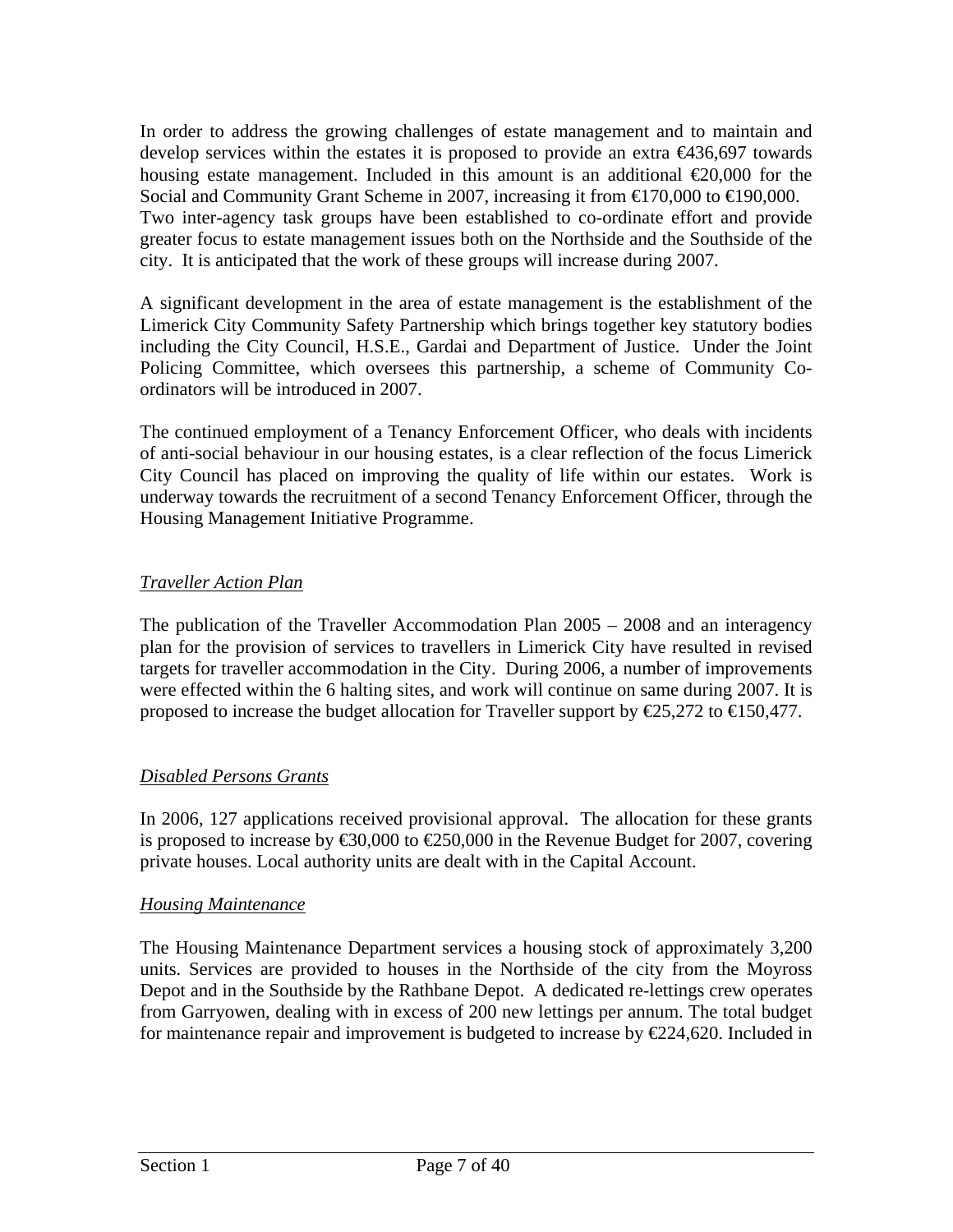this increase is an increase of  $\epsilon$ 50,000 by Limerick City Council to the Central Heating Programme.

350 houses are due to be completed in 2006 under the Central Heating Project at a cost of €2.6 million. It is planned to complete another 350 units in 2007.

Over 1,200 Council houses have to date benefited from the Windows & Doors Programme. Contracts for Phase 6 of this Programme were signed in September 2006 which will complete the programme. This phase involves the completion of 203 houses in Craeval Park, Pineview Gardens and Delmege Park, Moyross. The loan charge relating to the Windows and Doors Programme is budgeted at €650,000 for 2007. Approval has been granted by the Department of the Environment, Heritage and Local Government to fund these loan charges from capital receipts.

## *Rental Accommodation Scheme (R.A.S.)*

The rollout of the Rental Accommodation Scheme was significantly progressed in 2006 with a total of 116 transfers completed to date. The Scheme caters for the accommodation needs of persons in receipt of rent supplement for 18 months or longer and who have a long term housing need. The aim of the scheme is to provide good quality rented accommodation for qualifying applicants. The roll-out of the scheme will seek to reduce and ultimately eliminate the level of sub-standard accommodation in Limerick City. It is anticipated that an additional 120 qualifying applicants will be catered for under the Scheme in 2007.

Dedicated personnel will be in place in early 2007 to carry out inspections of the private rented sector in accordance with the provisions of the Residential Tenancies Act 2004.

## *Homeless Persons*

Discussions have commenced with the H.S.E with regard to the relocation of the Direct Access Hostel, and with Limerick and Clare County Councils in relation to the provision of shared services. Limerick City Council has approximately 270 beds of accommodation between emergency and transitional units. A new Action Plan is currently being developed which is due for completion in 2007.

## *Community & Enterprise*

• Review of Limerick City Development Strategy

In accordance with Local Government Circular LG 2/05A a comprehensive review of the Limerick City Development Board's Strategy for Economic Social and Cultural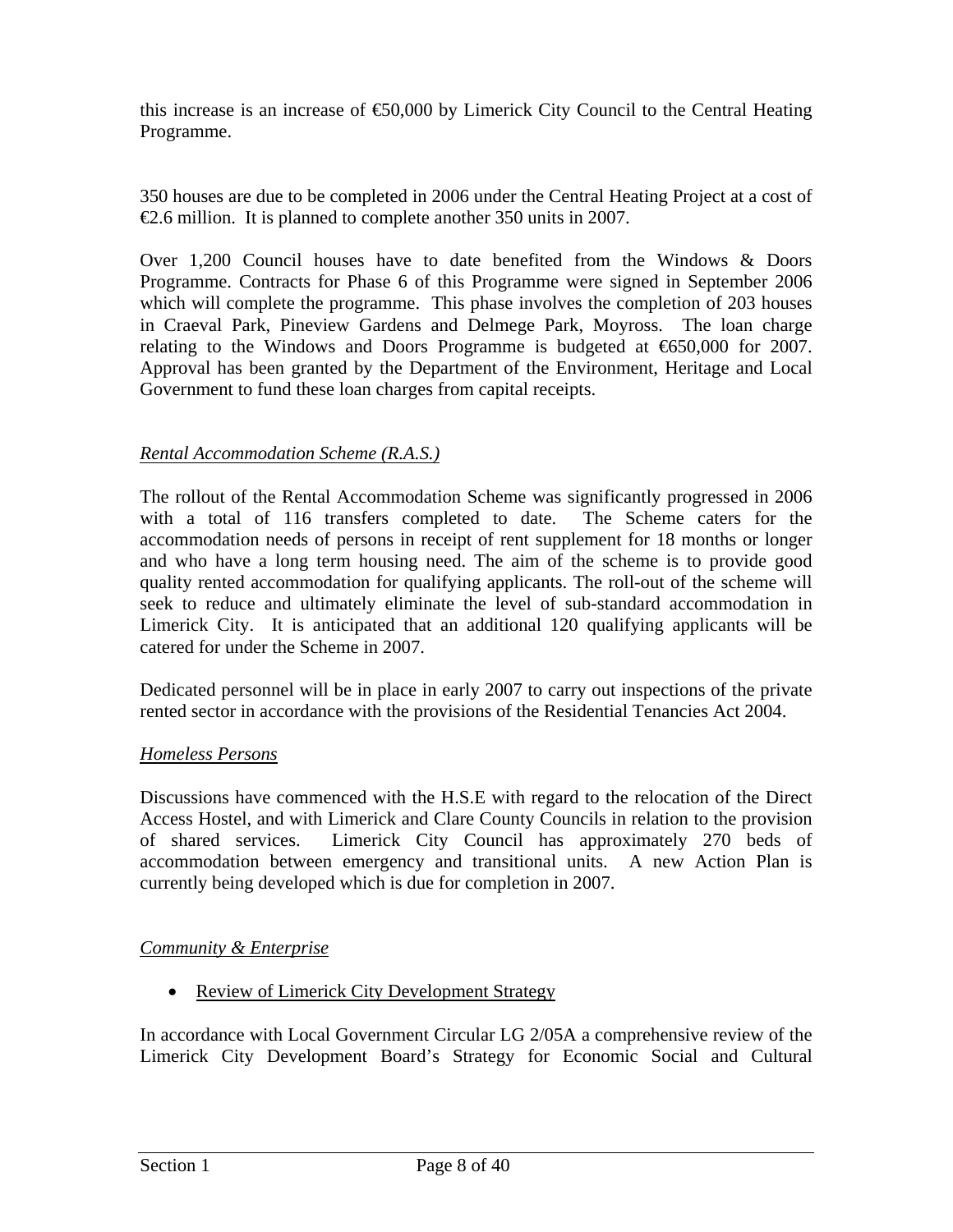Development 2002-2012 was completed, and adopted by the Board in December 2005. The Board is currently monitoring the implementation of the key priority projects earmarked for completion over the next three years.

• The Interagency Plan for Travellers Services

Limerick City Development Board facilitated the drafting of the Inter-Agency Plan for Traveller Services, this is a two-year action plan designed to improve the range of services delivered to travellers across the city. A working group was established by the Board and this group is overseeing the implementation of the action plan and reporting to the Board.

• City of Learning

There are two key, interdependent purposes to establishing Limerick as a Learning City. The first is to support social and economic regeneration, by promoting awareness and understanding of how Limerick is changing and how the different elements of city life can interact more effectively in order to shape its future. The second is to support Lifelong Learning in Limerick, by encouraging individuals, groups, employers and institutions to involve themselves in learning throughout their lives. A data base on learning in the City will be completed in 2007. Consultation will commence on drafting a Strategy for Limerick as a City of Learning.

## *Social Inclusion Unit*

The SIU has been involved in the following projects during the last year:

## 1. Drawdown of Disability Funding:

SIU compiled LCC's submission for National Disability Funding resulting in the receipt of €660,000 in 2005 and €600,000 for 2006 from the DOEHLG to help improve access to LCC buildings and services for those with disabilities. This funding is the first part of a five year programme. Practical Service Improvements to include:

- Upgrade entrance to Council Office, the installation of ramp at rear entrance to City Art Gallery
- Works to improve accessibility for those with disability in Limerick City Fire Station
- Installation of Handrails, upgrade lifts  $\&$  internal stairs, installation of loop systems in City Hall.
- Installation of a disabled toilet in Bedford Row, Peoples Park and Istabraq Hall
- Renovation works to the Belltable Arts Centre
- **IT** web access project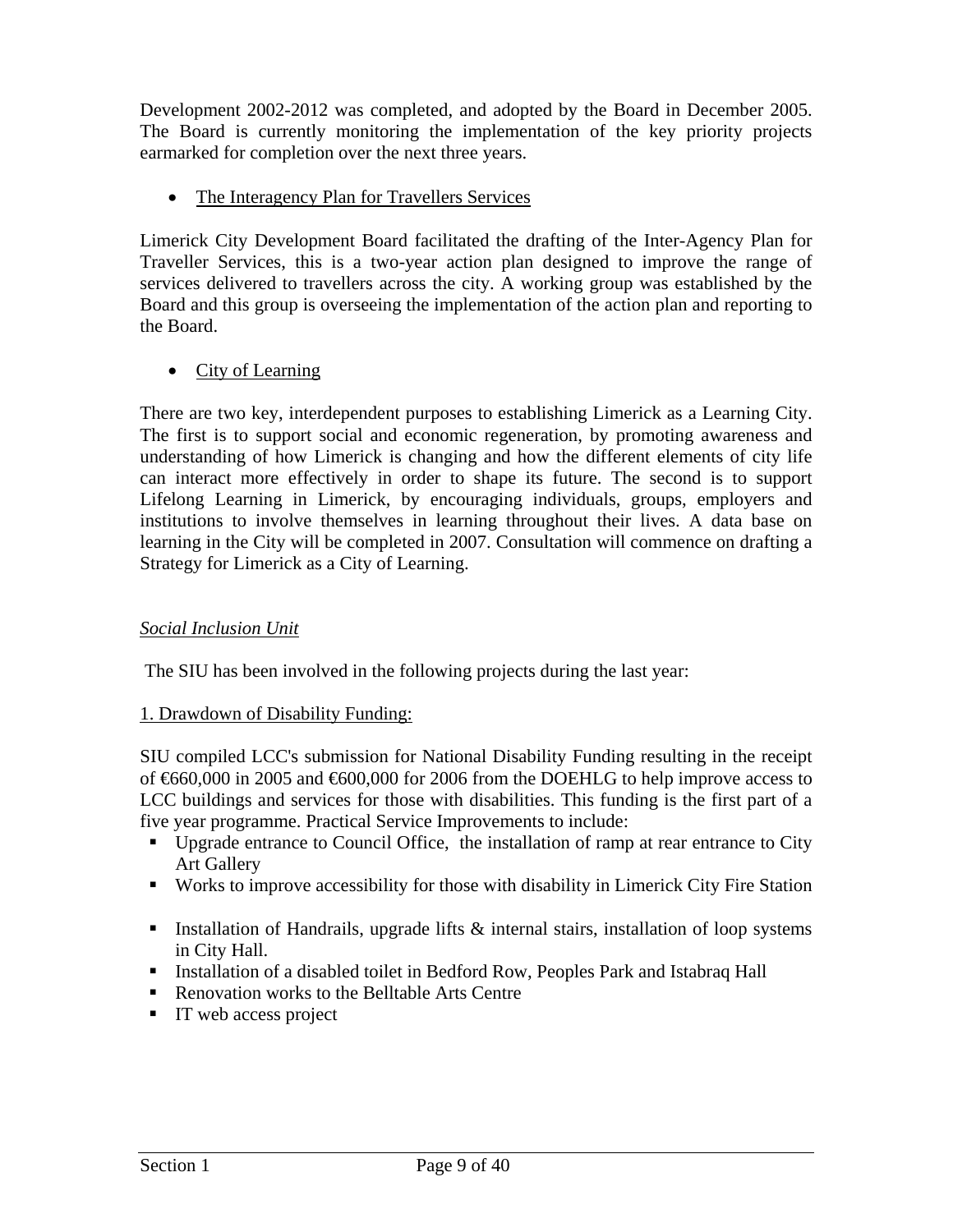## 2. Development of a Tenant Profile**:**

The Social Inclusion Unit in conjunction with the Housing Department commissioned Des McCafferty of Mary Immaculate College to develop a comprehensive sociodemographic, income and spatial analysis of Limerick City Council (LCC) tenants and to assess the current conditions in Council housing estates. This study presents a profile of 2,460 households (88% of the total renting from LCC) and 6,439 individuals accommodated by Limerick City Council during 2004.

## 3. Establishment of a Community Safety Partnership and Community Warden Scheme

SIU undertook research on behalf of the Housing Department into best practice in community regeneration. This involved arranging a study visit to the UK where the HSE, LCC and An Garda Siochana had an opportunity to view community regeneration schemes in operation. Following this visit LCC proposed the establishment of a Community Safety Partnership for Limerick City. SIU made a submission to the DOE to fund a Community Warden Scheme in Limerick City. The submission was successful and recently we received notification that the Dept is willing to fund  $\in$ 1,000,000 to establish the first pilot programme of this type in Ireland.

#### 4. Literacy & Plain English Guidelines

The SIU have recently completed a Literacy and Plain English Guide for staff. The aim of the guide is to help staff develop documents that are easy to read and easy to understand.

#### 5. Social Inclusion Handbook

The SIU have recently completed a Social Inclusion Handbook for staff. The aims of the handbook are: to introduce staff to the concept of social inclusion, to increase awareness within staff of how they can personally contribute to including marginalised people in society and to provide staff with information on issues of equality, poverty and inclusion. This booklet covers a wide variety of topical issues acting as a useful resource for staff when dealing with the public. Topics covered include literacy, disability, interculturalism, homelessness, elderly and poverty.

## *Limerick City Childcare Committee*

Limerick City Childcare Committee was formed in 2000 under the Equal Opportunities Childcare Programme and is made up of representatives from the statutory agencies, the social partners (including the Community and Voluntary sectors), childcare providers, parents, local development companies, and the National Voluntary Organisations. Various workshops have taken place to date.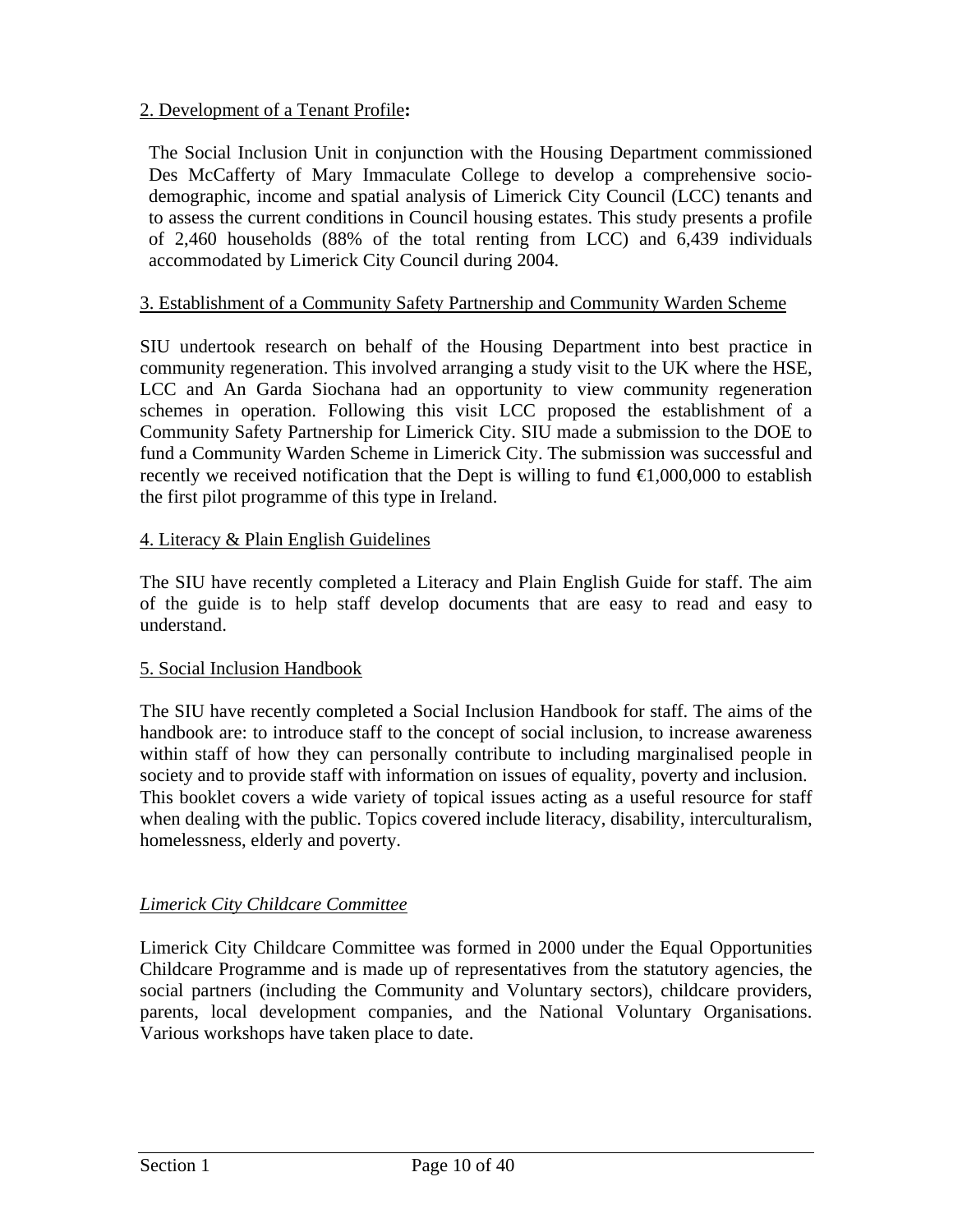Funding through EOCP:

Limerick City Childcare Committee (LCCC) has been allocated €220,000 plus grant assistance in respect of two projects of  $\in 216,000$  and a total budget of  $\in 294,000$  for 2006. Limerick City Childcare Committee has received one of the largest budget allocations in the country for a region of its size.

Projects in Limerick City have received €4.6m since December 2004 including:

- $\blacksquare$   $\blacksquare$   $\blacksquare$   $\blacksquare$   $\blacksquare$   $\blacksquare$   $\blacksquare$   $\blacksquare$   $\blacksquare$   $\blacksquare$   $\blacksquare$   $\blacksquare$   $\blacksquare$   $\blacksquare$   $\blacksquare$   $\blacksquare$   $\blacksquare$   $\blacksquare$   $\blacksquare$   $\blacksquare$   $\blacksquare$   $\blacksquare$   $\blacksquare$   $\blacksquare$   $\blacksquare$   $\blacksquare$   $\blacksquare$   $\blacksquare$   $\blacksquare$   $\blacksquare$   $\blacksquare$   $\blacks$
- **€1.2 million to Moyross Community Childcare Centre**
- **€1.2 million to St Munchin's Family resource centre**
- $\in$  **million to Mary Immaculate College**
- $\bullet$   $\in$  6,000 to Distillery View Childcare
- €315,000 to Local Enterprise Development Park (LEDP)

Limerick City Childcare Committee also work in partnership with various organisations to ensure that training for the childcare sector is affordable, and such courses have included the "Competency Development Programme", "Supervision in Childcare"and "After School Support Skills".

**School Age Childcare** A Training Video and Manual for School Age Childcare was designed for providers titled "School's Out"

#### *RAPID Programme*

In 2006, the RAPID Programme has played a central role in securing various funding streams for Limerick City, including:

## *Direct Funding*

*Leverage Fund* 

- Housing Estate Enhancement Scheme  $(\text{\textsterling}300,000)$
- Traffic Calming measures  $(\text{\textcircled{\char'4300}}0000)$

## *Dormant Accounts Fund*

■ Dormant Accounts Social & Economic Strand "Additionality Measures" ( $\Theta$ 00,000) *Integrated Area Plan* 

The RAPID Programme is currently assisting LCC in the identification of priority projects in the 3 RAPID areas in Limerick. To date over  $\epsilon$  200k has been allocated under the Social Policy & Housing Directorate for a number of projects of a community/amenity nature.

Total Direct Funding to date in 2006:  $\in$ 1.7m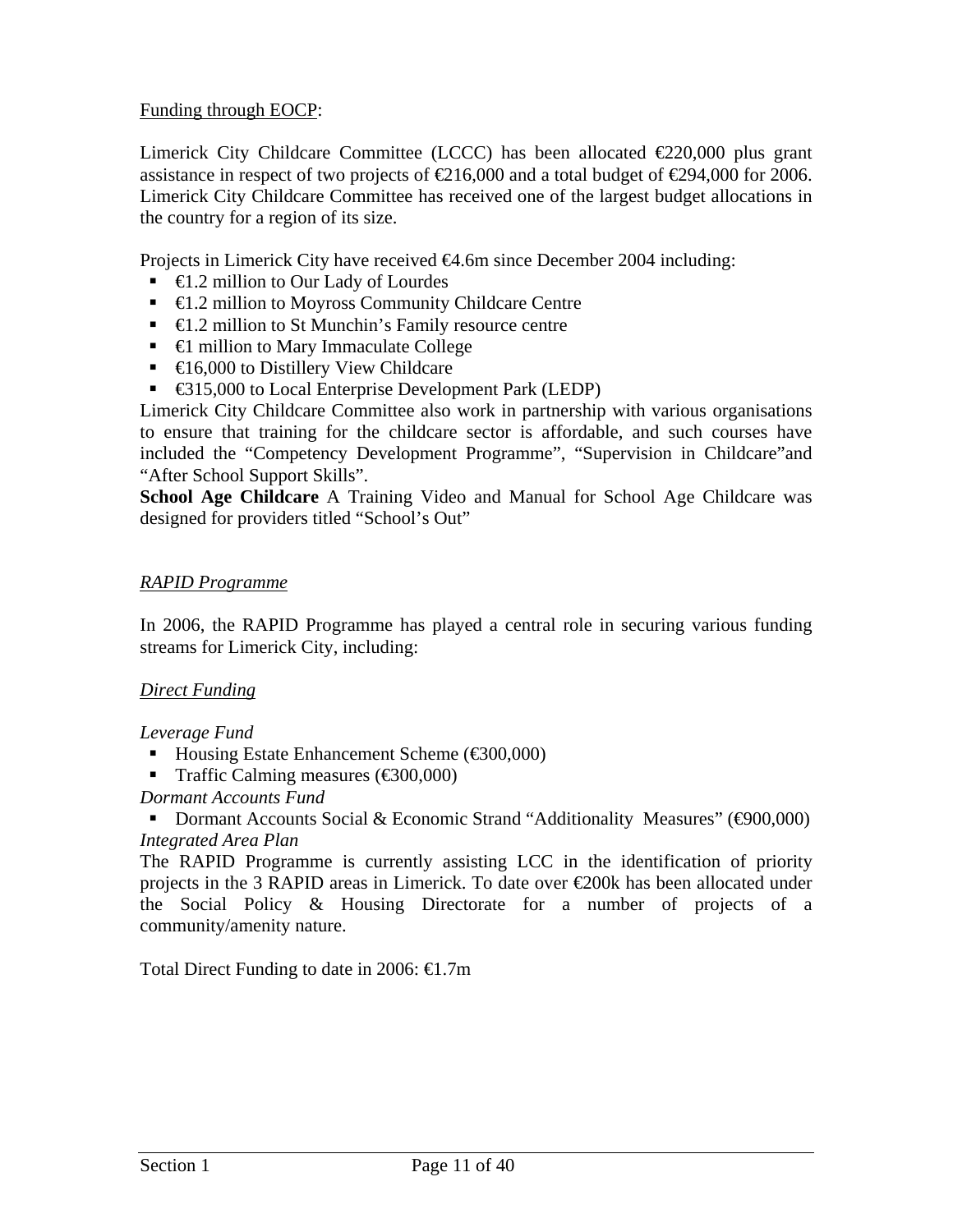## *Indirect Funding*

#### *Community Based CCTV Scheme*

The RAPID Programme co-ordinated and part-financed a research project undertaken by the SIM Group which developed a framework for the successful establishment of community-based CCTV systems in Limerick City. The following grants were awarded to two Limerick applicants under this scheme:

- Moyross Community Enterprise Centre  $(\text{\textcircled{\textcirc}}00,000)$
- Our Lady of Lourdes Community Services Group  $(oplus 0,000)$

#### *Equality for Women Measure*

In excess of  $\epsilon$ 350,000 was allocated to three projects in Limerick:

- PAUL Partnership
- **Limerick Women's Network**
- One Parent Family in conjunction with the LES (South Limerick City as part of a National Consortium Bid)

#### *Sports Capital Programme 2006*

A total of  $E$ 52,000 under the Sports Capital Programme was allocated to projects in RAPID areas. Limerick City Council was allocated €150,000 from Dept. of the Environment Community Grant Scheme. This was for the enhancement of the Ballananty Entrance.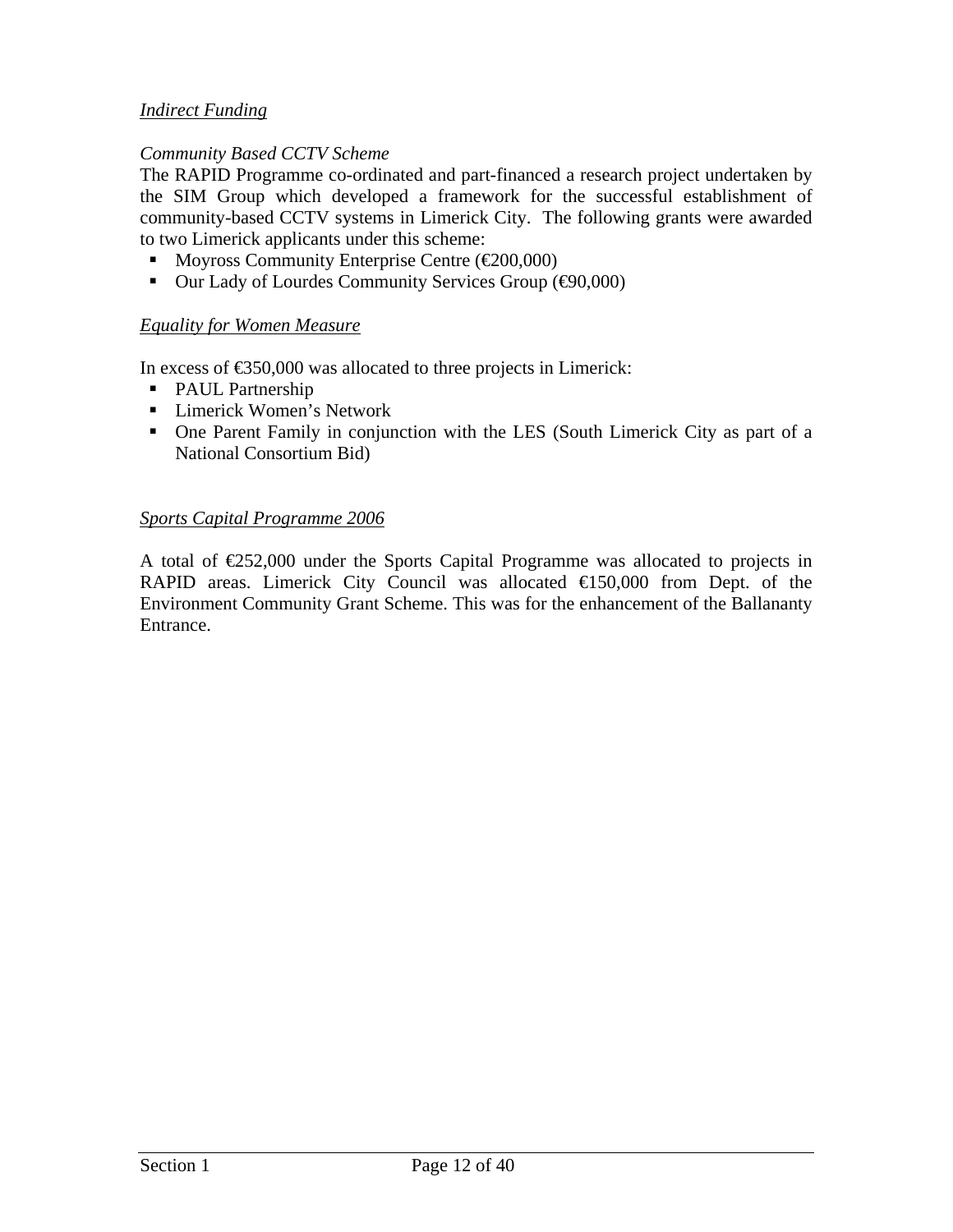## **TRANSPORTATION & INFRASTRUCTURE – ROADS & WATER SERVICES**

*"The overall aim of the Transportation and Infrastructure Department of Limerick City Council is to continue to maintain and improve the road network within the City, promote and encourage an integrated sustainable public transport system with due regard for the safety and amenity of all, and to provide the appropriate infrastructure to support and sustain the economic and social development of the City".* 

The Council's Corporate Plan contains a number of key strategies that this Department is advancing. Amongst these are:

- Accelerate the physical re-development of the city centre to improve its streetscapes, appearance, facilities and accessibility
- Drive the economic development of the city to maximise investment potential using the City's strategic location and connections to the transport network
- Work with the National Roads Authority in the delivery of the roads and associated elements of the National Development Plan
- Enhance the character of the city and range of amenities and facilities

## **Roads and Traffic**

The Roads and Traffic Section of Limerick City Council is primarily responsible for: The design and construction of roads, maintenance of the existing street network, traffic management and safety, provision of public transport, regulation of street use and public lighting.

The public road network in the city is primarily comprised of local, regional and national primary routes with one national secondary route. The length of national primary route in the city area has reduced significantly with the construction of the Southern Ring Road and the reclassification of National Primary roads.

## **1 Southern Ring Road (Phase 2)**

Construction of Phase 2 of the Southern Ring Road commenced during the summer of 2006. This circa €400 million scheme involves the construction of a tunnel under the River Shannon at Bunlicky and the construction of over 10km of new dual carriageway linking the N18 in Coonagh with the N20 at its existing junction with the John Carew Park Link Road. Construction work is expected to last for 4 years and when completed this new river crossing is expected to remove over 20,000 vehicles per day from Limerick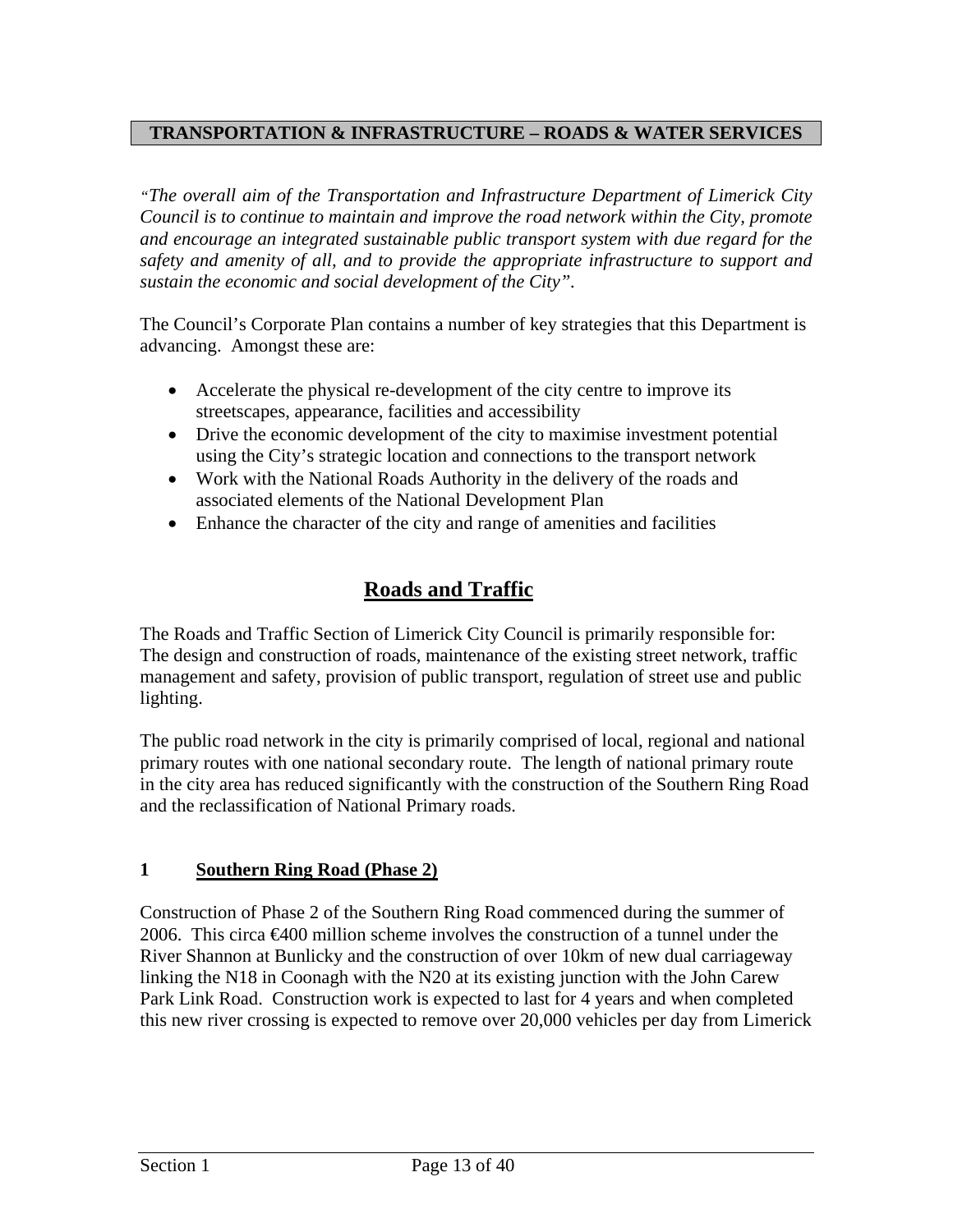city centre. The contracting consortium is Direct Route and they have won a 35-year concession from the NRA to build, maintain and operate this route.

## **2. Corbally Link Road**

Construction work on phase 2 of the Corbally Link Road commenced in September 2006. The scheme involves the construction of 1km of a single carriageway road linking Grove Island with Park Road and involves the construction of a new bridge over the Park Canal, high quality footpaths and cycle paths, public lighting, new watermain, sewers and associated utilities. Construction work is currently being carried out by Sorenson Civil Engineering Limited and should be completed by May 2007. This contract costing  $64.5$ million is part funded by a Grant from the DoEHLG.

## **3. Road Maintenance**

In 2006 Limerick City Council carried out in excess of 50,000m² road surface overlay and strengthening works at various locations throughout the city including major resurfacing works at O'Connell Street, Mallow Street, Cecil Street, Sexton Street North, Ballysimon Road, Kileely Roundabout, Moyross, Pery Street, Pery Square, Merchants Quay, Hymees Boreen, Kenyon Avenue, Garryowen Road, Mill Road, St. Patrick's Road, St. Marys Street, Highfield, Mulgrave Street and on the North Circular Road adjacent to Dawn Dairies.

In addition to the above almost 10,000m² of new footpaths were constructed throughout the city and 7000m² of existing footpath was provided with an Eco-flex thin surface overlays to extend its life span.

The ongoing programme of road and footpath restoration will be continued in 2007. Again priority will be given to the reduction and minimisation of risk with specific road works to be carried out in a number of areas in accordance with the funding that is expected to be allocated to Limerick City Council by the NRA and the DoEHLG in 2007. Among the schemes currently proposed for 2007 and subject to the confirmation of grant aid are:

- a) Dublin Road (R445) resurfacing from Crannog to the Parkway
- b) Mulgrave Street (R527) resurfacing from Cathedral Place to St. Johns Avenue
- c) O'Callaghan Strand resurfacing
- d) Watch House Cross Junction Upgrade / Provision of Traffic lights
- e) Rhebogue Hill to Hymees Boreen Junction resurfacing works
- f) Sarsfield Street resurfacing works
- g) Sunville Avenue resurfacing works
- h) Dock Road resurfacing works

A detailed roads programme will be brought before the Council in early 2007. The draft budget has provided for an increase in the investment in road upkeep from  $\Theta$ .0m to almost €5.0m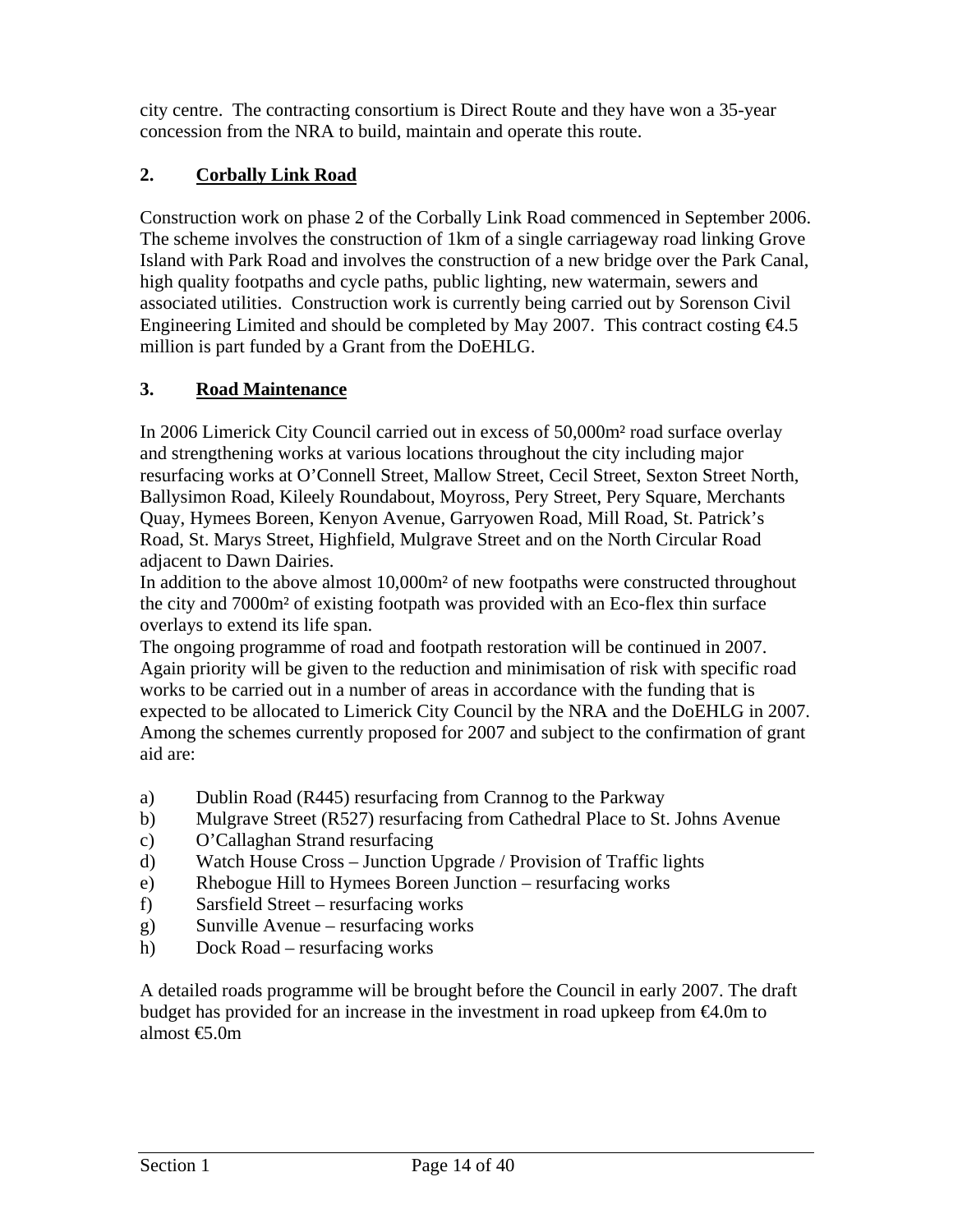## **4. City Centre Remodelling Project**

The regeneration of the City Centre area to create a high quality public realm is a priority for the Transport and Infrastructure department. In this respect several project are currently being progressed and these include:

## **(a) Bedford Row**

The remodelling of Bedford Row to create a high quality pedestrian street was substantially completed during 2006. Work will be completed during 2007 when the Savoy Retail & Hotel development is completed.

## **(b) Thomas Street/Augustinian Lane/Little Catherine Street/Little William Street.**

Works commenced in August 2006 on Thomas Street to create a high quality pedestrian street and works are now substantially completed on the section between O'Connell Street and Little William Street. Paving works have also been substantially completed to Augustinian Lane. In January 2007 works will resume with remodelling works to Thomas Street between Little William Street and Little Catherine Street, on Little William Street and on Little Catherine Street. These works are scheduled to be completed by June 2007.

## **(c) Upper Thomas Street/Foxe's Bow/Catherine Street (between Thomas St. and Roches St.)**

Plans are now reasonably advanced for remodelling works on Upper Thomas Street, Foxe's Bow and on Catherine Street between Thomas Street and Roches Street as per Part 8 plans for the city centre adopted in 2003. It is hoped to advance these projects to tender during the first quarter of 2007.

## **(d) Limerick City Centre Orbital Route**

Arup Consulting Engineers working with the Roads Engineering staff of Limerick City Council have developed plans for an Inner Orbital Route in Limerick City that will facilitate the full pedestrianisation of O'Connell Street between William Street and Roches Street thus creating a high quality pedestrianised public space in Limerick City centre. This Inner Orbital Route will also facilitate the extensive re-modelling of the remainder of the streetscape of O'Connell Street and William Street providing wider modern footpaths and new street furniture. A number of different options on the Orbital Route were presented to the Transportation & Infrastructure SPC in November of 2006 and detailed plans are currently been prepared for both the Orbital Route and the remodelling of O'Connell Street and William Street so that this major scheme can be advanced to the Part 8 public consultation phase during the first quarter of 2007. Extensive consultation will be carried out with all stakeholders during the first quarter of 2007, to create plans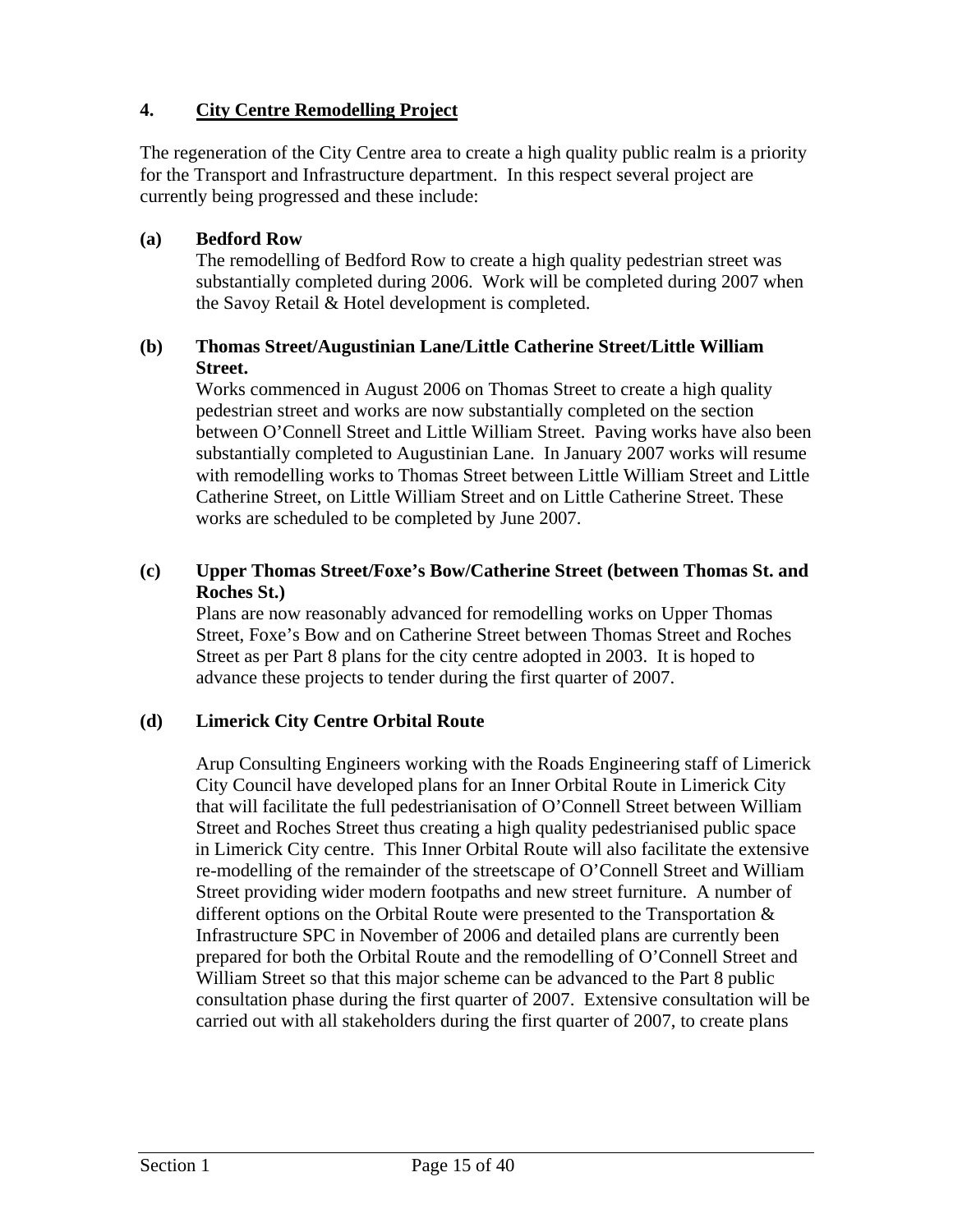that best reflects the type of city centre the citizens of Limerick city will desire in the future.

## **5 Public Transport**

Work has continued during 2006 and many hours have been spent in consultation with Stakeholders to achieve consensus on the provision of Green Routes on the major transport corridors into Limerick City. Observers of infrastructure works in the city environs will have noted that Limerick County Council completed work on a Green Route in Raheen during 2006 which is showing substantial savings in journey times for buses on the route and that construction work has commenced on a Green Route in Caherdavin between the Coonagh Roundabout and the Jetland Shopping Centre. The continuation of these routes into Limerick city centre would further reduce bus journey times and result in an increase in the frequency of service thus offering choice to people travelling into the city and facilitate a modal shift to public transport thus reducing congestion in our City Centre. It is important that Limerick city avail of the enhanced capital funding programmes currently being provided by the Department of Transport for the provision of such Green Routes and for the provision of high quality Park and Ride facilities on the outskirts of the city once Green Routes have been provided. The provision of a high quality sustainable public transport network must be a priority for Limerick City.

## **6 Cycle Routes**

As with Green Routes it is now national policy to provide more sustainable methods of local transportation and with this in mind a Cycle Strategy for Limerick City was approved in 2004. The first major cycle paths in Limerick city were completed during 2006 with almost 2km of new cycle path constructed on the Childers Road between the Kilmallock Road roundabout and the Parkway roundabout. In addition to this a new cycle path was constructed along the banks of the restored Park Canal during 2006. In 2007 new cycle paths will be completed along the route of the new Corbally Link Road and it is also hoped subject to funding to extend the cycle path at the Parkway roundabout to the county boundary along the old Dublin Road to link up with the University. It should also be noted that Green Routes are designated routes for cyclists as well as buses and taxis.

## **7 Park Canal Development**

Phase 1 of the Park Canal Project was completed during 2006 and involved deepening and cleaning of the Canal and the provision of footpaths and cycle ways. It should be noted that the Canal is currently closed to facilitate the safe construction of the Corbally Link Road Bridge but will open again in early 2007. Phase 2 of this project should commence during 2007.

## **8. Riverside Strategy**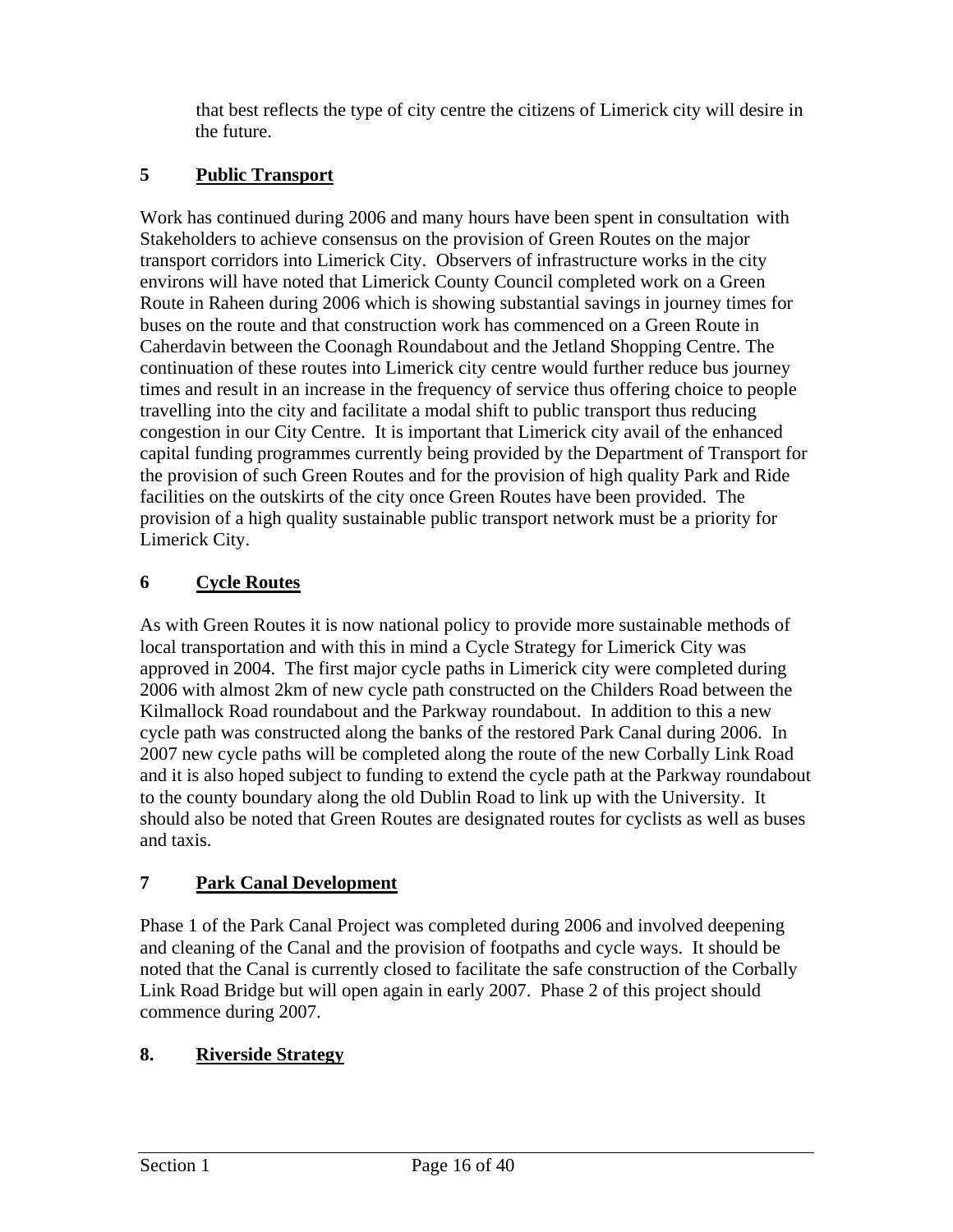The Riverside is one of the most important natural assets of Limerick City as this is recognisable by the substantial new development investment currently taking place along the riverside. To complement these initiatives by the private sector Limerick City Council has prepared a riverside strategy that aims to re-evaluate the potential of this important public area to create a high quality amenity area that compliments and reinforces the Riverside City image. In this respect several plans are currently being advanced and these include.

## **a) Clancy Strand**

Limerick City Council is currently at tender stage for a project to build new footpaths on Clancy Strand and to provide new high quality lighting. In addition to this substantial new paving works will be carried out around the Treaty Stone and a new riverside park will be created adjacent to the Curragour Park to maximise the riverside views and enhance the experience of the falls. Included in the park will be two new access ramps to the river in support of the kayaking and angling activities. Works are expected to commence in March 2007.

## **b) O'Callaghan Strand**

Plans to create a promenade on the Riverside at O'Callaghan Strand and to upgrade the roadway are at an advanced stage. The Part 8 process was completed in November 2006 and the scheme is now at the detailed design stage. The Council expects to go to tender in February 2007 with construction scheduled to start circa May 2007.

## **c) Other Riverside Projects**

Plans are currently being developed for other schemes along the riverside including:

- Full upgrade of the riverside promenade between Shannon Bridge and Sarsfield Bridge along Bishops, Howley's and Harvey's Quay.
- Boardwalk at King John's castle
- Survey of other potential riverside walks within the city area.

These two schemes will be advanced to Part 8 during the first half of 2007.

## **9. Traffic Management**

Continuing investment in effective and efficient enforcement of all traffic and parking regulations is important to maintain the city as a vibrant retail, economic and social centre. Conscious of the ongoing requirement to reduce congestion and to promote business and commerce in the City Centre the following proposals were developed during 2006.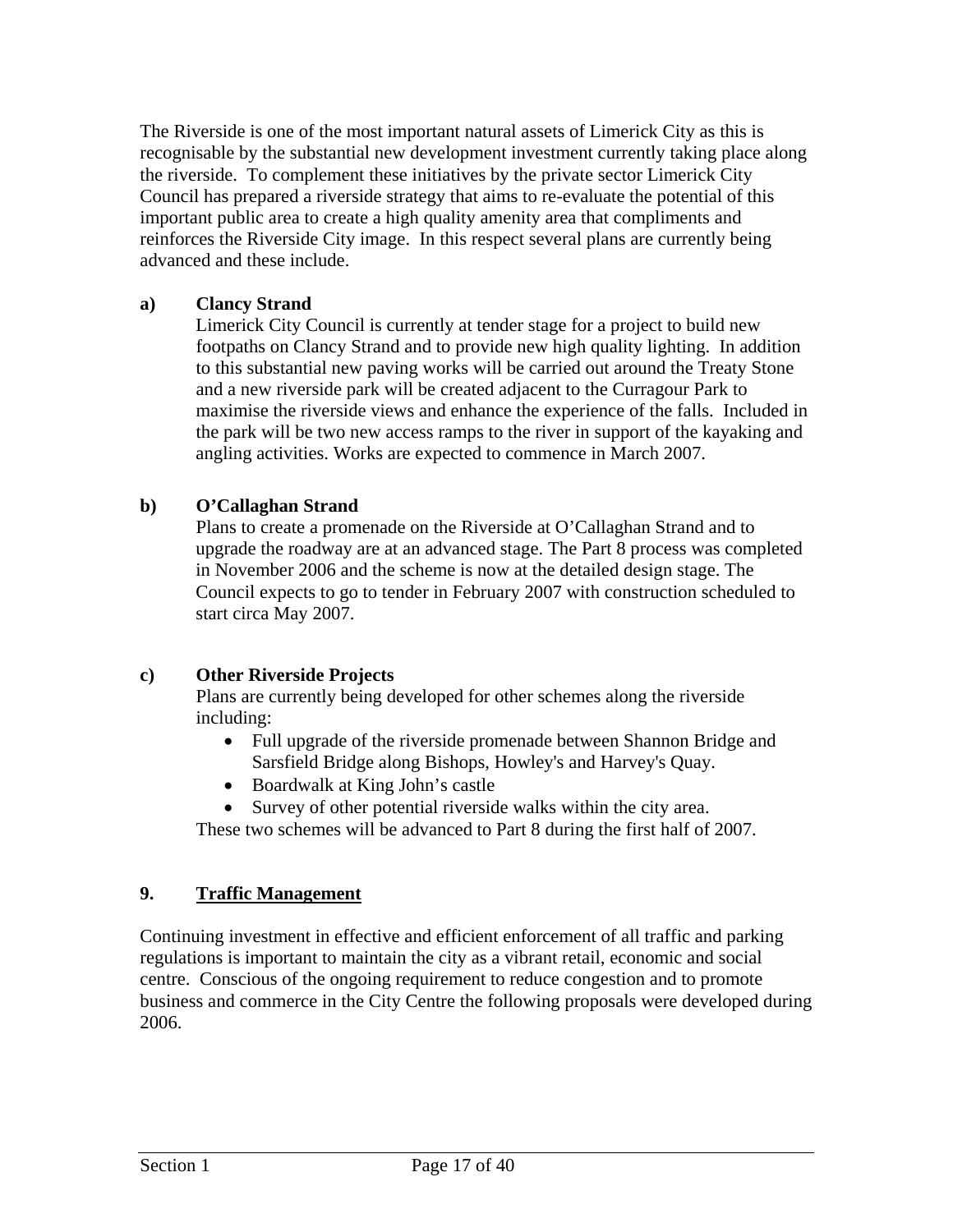#### a) Park Magic

On street parking management in Limerick City is provided under the disc parking system. This system was first introduced in 1983 and has proved over the years to be an efficient effective and acceptable control method to provide shoppers and visitors to the city with, suitable and reasonably priced on street parking facilities.

In 2006 Limerick City Council commenced a programme of providing 'added value' to the disc parking customer. The objective is to make payment of disc parking fees and the use of the disc parking system more convenient. Following an open tender process 'Park Magic' were contracted for a period of 3 years to provide disc parking customers with a convenient choice of payment methods that include payment by credit card, mobile phone, fixed line phone and internet.

The Park Magic system permits Limerick City Council to improve management of the disc parking system, "reward" system users and to promote business and commercial activities in the city. A recent review of the contract indicated a very high compliance with contract requirements and large-scale acceptance by the public of the system.

b) Delivery Strategy

In tandem with the additional traffic management undertakings with respect to remodelling of city centre street project, the development of City Centre Orbital Route and Limerick Tunnel Project, the City Council has identified a clear objective to better manage and control H.G.V's and commercial vehicle activity within the city. In consultation with the elected members, the Garda Siochana, the representatives of the bus companies and commercial community within the city and environs the City Council intends to introduce more loading bays, mandatory loading times between 7.00am and 11.00am and after 18.00 hrs. Monday to Sunday inclusive.

The City Council intends through consultation to expand the Delivery Strategy to provide for regular control of vehicle weights and vehicle emissions.

## c) Taxi Ranks (Appointed Stands)

Following consultation with the Garda Siochana and the Limerick branches of National Taxi Union and Limerick Taxi Drivers Association, the City Council completed a review of the city's taxi ranks. This programme increased the seven day 24 hour appointed stands stock from 54 to 98 and provided 30 new evening and nighttime stands.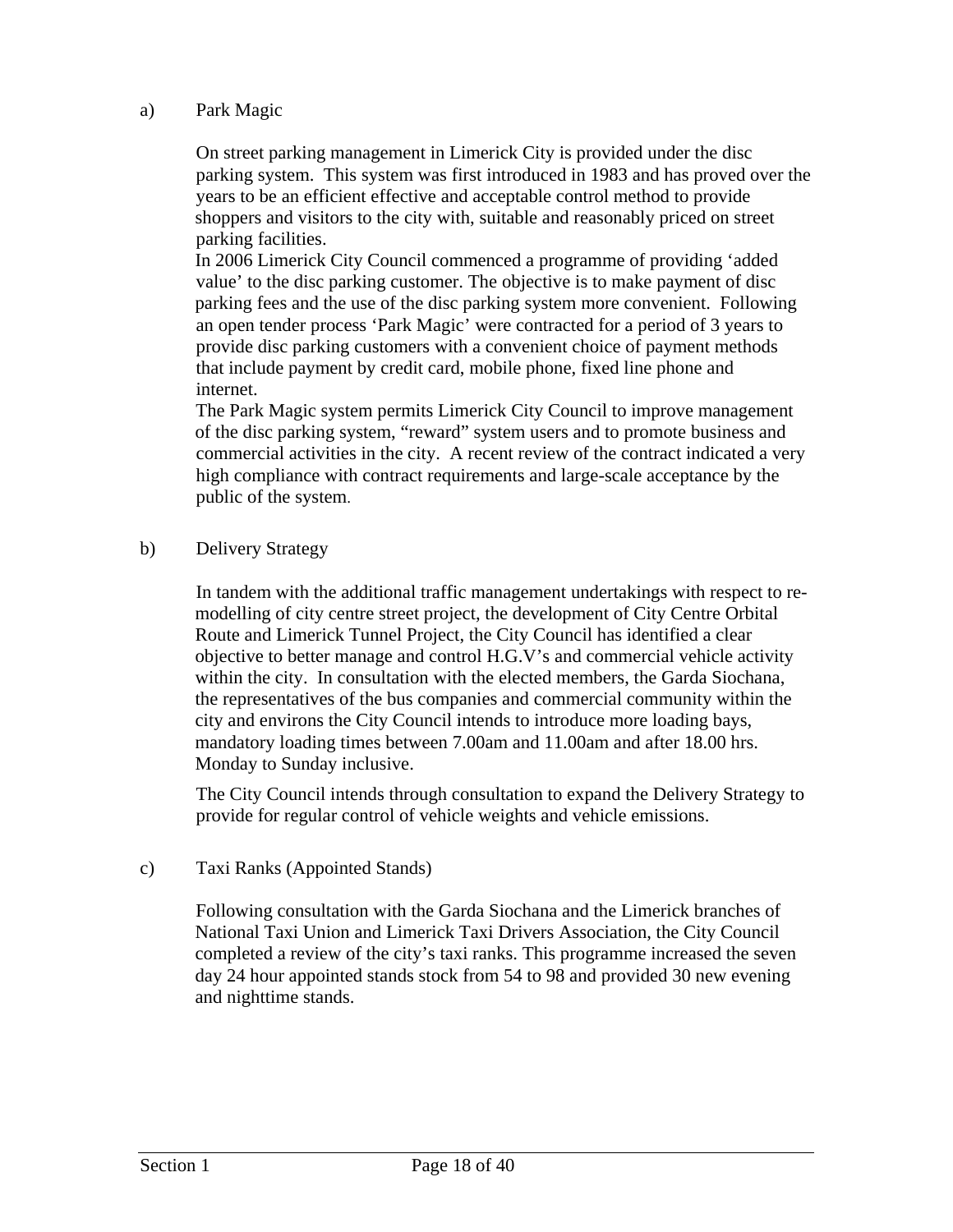The City Council proposes to further review and extend the city's Appointed Stands Stock in 2007 in consultation with the Garda Siochana and the above organisations.

### d) Road Safety

The promotion of road safety awareness at every conceivable opportunity is a priority of the City Council Traffic Department. This policy will be continued and expanded, using modern technology, in the coming year. In accordance with the need to consistently review the operation of all services, the School Warden Programme as presently delivered will be examined in detail in the coming year with a view to delivering enhanced value for money across this service. In 2007 we intend to expand our collaboration on road safety educational and awareness programs with Limerick County Council. The School Cycle Training Program and the transition year Drive for Life Programme will be continued in 2007 with a target of training up to certificate level 500 primary school children and 200 secondary students.

I do however wish to express some concern that notwithstanding the City Council subvention of up to  $\bigoplus$  per student, the primary school Cycle Training Programme has in general been poorly supported by the City's primary schools.

In respect of engineering measures to provide and enhance road safety, the City Council is committed to an extensive roll out of traffic calming measures and traffic management initiatives at locations, which warrant appropriate works. The City Council will continue to collaborate and work in tandem with the Garda Siochana, the traffic authority, in the installation of the new speed detection camera installations within the city, scheduled to commence in 2007.

## **Water Services**

The Water Services Department, incorporating both water and waste water continues to manage a significant capital and revenue programme ranging from the Limerick Main Drainage Civil Engineering Project and ongoing water conservation programme to the Design, Build and Operate contract for the improvement of the Clareville Water Treatment Plant. The efficient provision of water and wastewater services while ensuring a reduction in the amount of unaccounted for water in the city remains the priority within this department.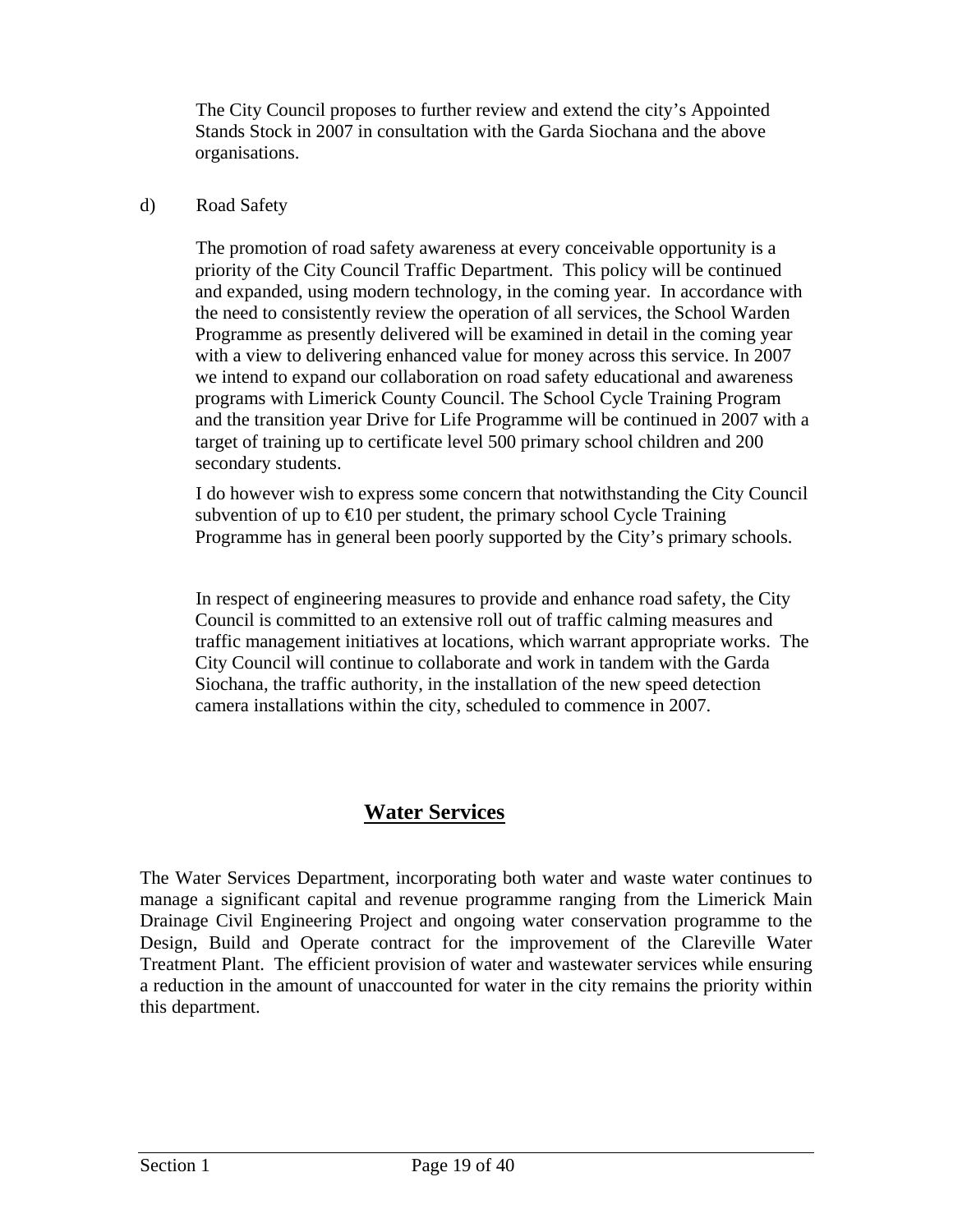## **Water Conservation / Water Distribution Network**

Limerick City Council is committed to the implementation of its five-year Water Services Strategy as approved by the Department of the Environment Heritage and Local Government. The strategy provides for the strategic provision, rehabilitation and maintenance of the water production, distribution and conservation systems within the city area. It is envisaged that the DoEHLG will provide additional funds in 2007 for this work.

The development of a new ring water main for the city to support present and future development is being advanced. New ring water mains have been laid along the course of the Southern Ring Road. The provision of a new water main from the reservoir at Newcastle to Caherdavin including a river crossing will be completed in the coming year. The Monaleen Road section of this project is only recently completed in 2006.

Over 150 metres of the existing Distribution Water Main were replaced during 2006. Additional valving works were carried out in the City to improve the water supply system and to minimise those areas affected during periods of works or shutdown.

The leakage detection programme in the city mains system continued during the past year with in excess of 200 leaks identified and repaired resulting in additional savings in the supply of water. The Council is currently advancing its Metering Programme to ensure that all non-domestic water consumers are metered by the end of 2007.

## *Clareville Waterworks*

The signing of the contract for the redevelopment of Clareville Waterworks by DBO contract took place in December 2006. The strategic development of this water production facility will lead to a doubling of the capacity of the plant in the longer term. The proposed budget for 2007 includes provision for an increase of  $E$ 180,000 in the operation of public water schemes. The bulk of the increase relates to additional energy costs associated with the production of water.

## *Limerick Main Drainage*

This scheme, the largest civil engineering project ever undertaken in the city is now complete. The city now has a modern up to date fully integrated drainage system, which is already providing substantial benefits in the improved quality of the water in the river Shannon and provides adequate capacity for the development of the City and its environs for the foreseeable future. It is proposed to make provision for an additional  $\epsilon$ 600,000 to cover the increased running costs for the waste water treatment plant in 2007. This increase is mainly driven by increased energy costs.

The rehabilitation of city centre sewers to obtain the maximum benefit from the installation of the Main Drainage Scheme needs to be undertaken as a Phase 2 development of the Limerick Main Drainage Project. A proposal to appoint consultants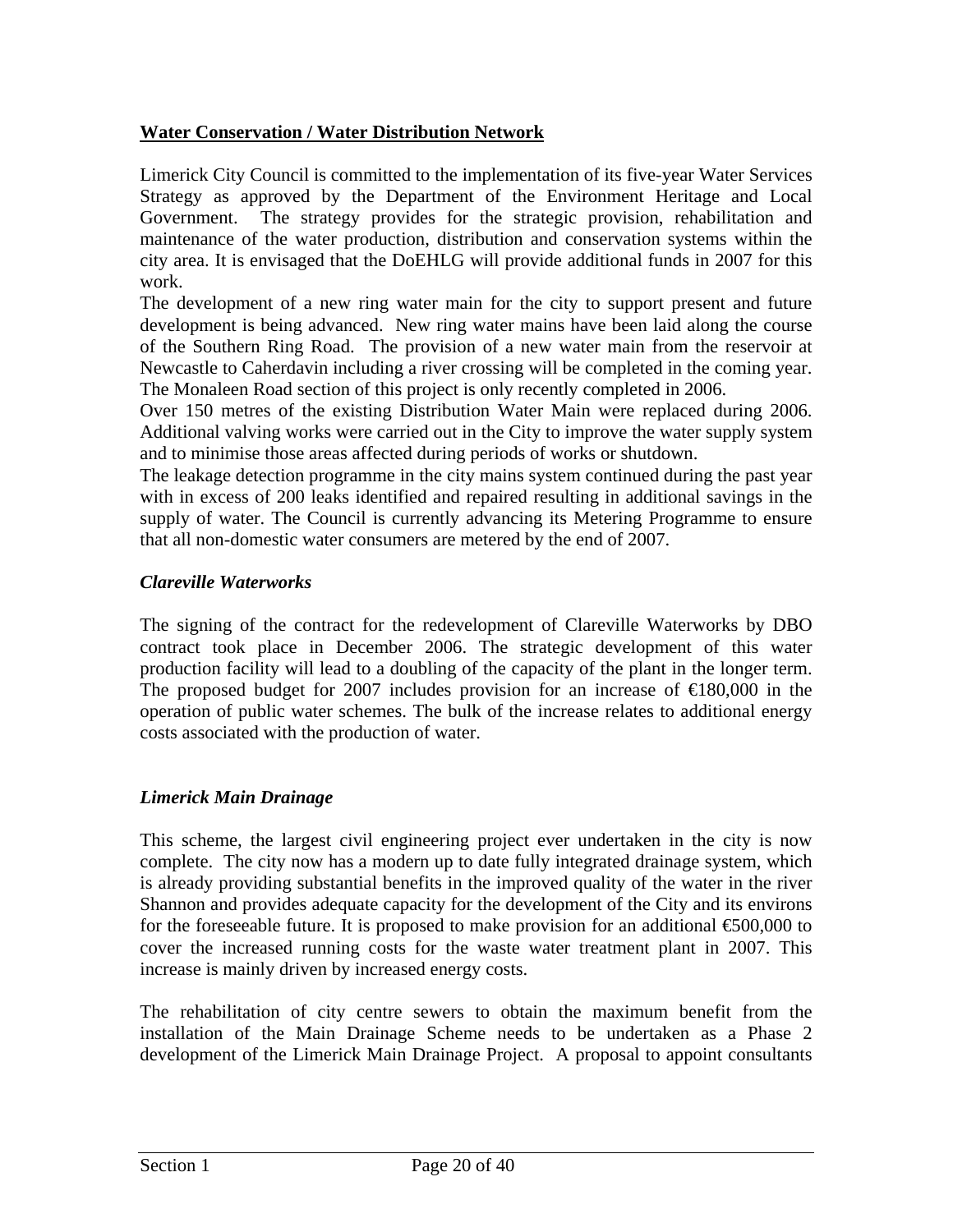to advance Phase 2 has now been completed and is awaiting final approval of the Department of the Environment Heritage and Local Government for consideration.

## *Flood Alleviation*

In 2006 flood alleviation works were completed along Clancy Strand. The works consisted of a reinforced concrete wall to support the existing structure and also raising the existing wall. Floodgates were also purchased. The Office of Public Works funded this project.

The Office of Public Works has recently approved plans for a similar project at Sir Harry's Mall. These works are proposed to be carried out in 2007. As part of its planning conditions the hotel development on Sir Harry's Mall will carry out necessary works on the quay walls fronting that site.

## *Public Toilets*

Two new state of the art wheelchair accessible public toilet facilities were installed in Limerick City during 2006. The first facility was installed near the entrance to the People's Park and also included the upgrading of the footpath around the Park entrance. The second facility has recently been installed on Lower Bedford Row to replace the older model that had been in service for sixteen years.

Funding for the purchase of this toilet has been secured from the National Disability Fund however Limerick City Council will have to provide for the cost of maintenance and upkeep from within our own resources.

## *Water Pricing*

Whilst the capital infrastructure allows for the continued expansion of the city the increased operational and maintenance costs of the entire water and waste water network must be provided for in the revenue budget of the Council and recovered as appropriate through charging mechanisms.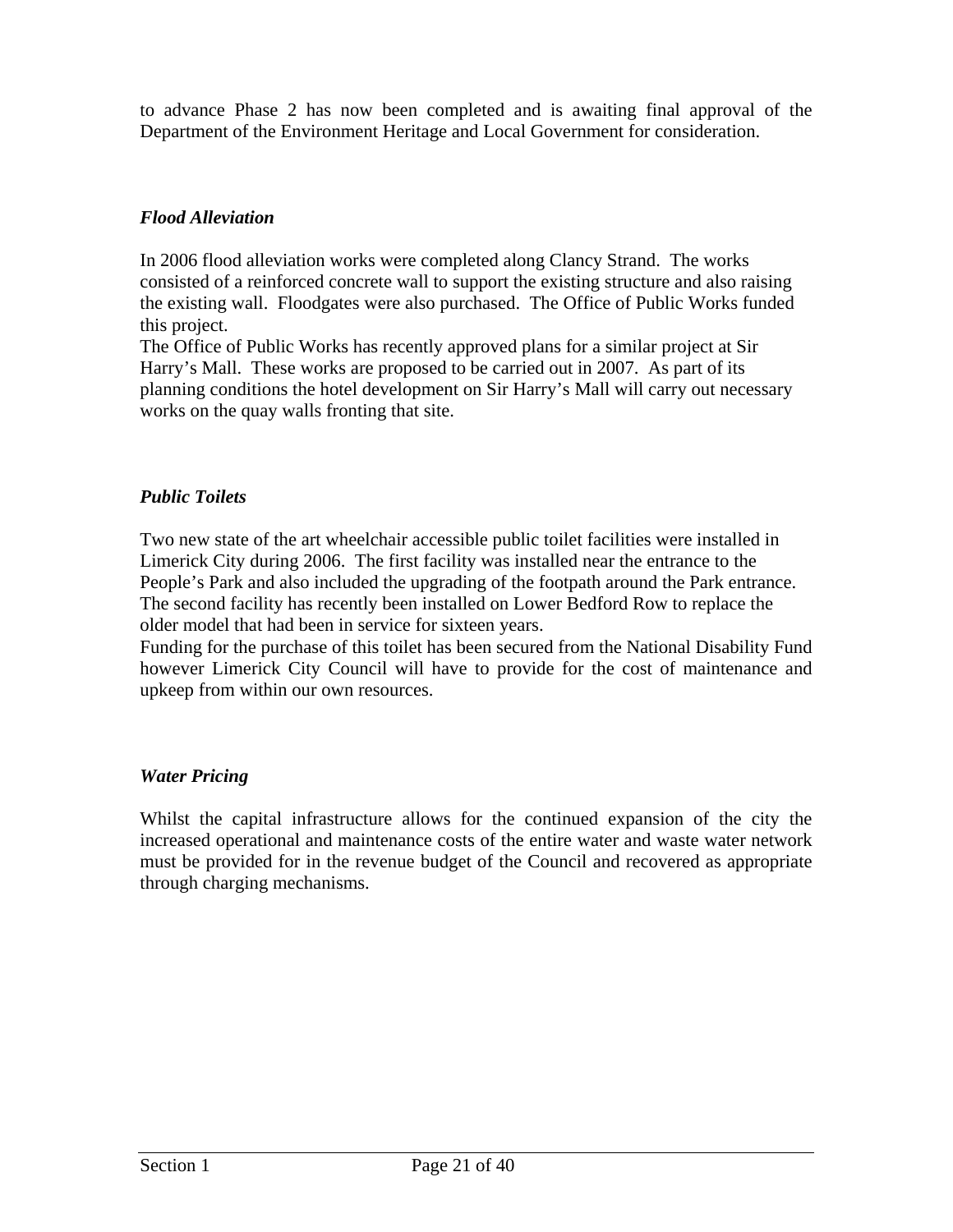## **PLANNING & ECONOMIC DEVELOPMENT**

## *Docks Area Plan*

The possible redevelopment of the Limerick Docklands is now under consideration as work on a Local Area Plan has commenced. This plan will provide for the strategic development, redevelopment and renewal of the Limerick Docklands area. The final adopted plan will be incorporated into the City Development Plan.

#### *Limerick City Centre & Retail Strategy*

Limerick City Centre is the single largest employment location in the region. More than 13,000 persons commute to work here each day, mainly employed in commerce, health, education and government. The role of the city centre as the primary retail location of the region is under threat. During 2005, Limerick County Council granted permission for two suburban centres totalling nearly one million square feet in gross retail space and these decisions were confirmed by An Bord Pleanála on appeal in 2006. Together with other recent permissions in the county and city and other applications expected in the county, this greatly exceeds the expected demand contained in the current Retail Strategy. Consequently it is intended to commence a review of this strategy during 2007 in the context of an overall strategic assessment of the future of the city centre business district. Permission has been granted for 300,000 square feet of shopping at the Opera Development on Patrick Street and this project is intended to go to construction in 2007.

#### *Borough Boundary Extension*

Limerick City Council made a proposal to extend its boundary in 1998 and following consultation with Limerick and Clare County Councils by resolution dated 8<sup>th</sup> February, 1999 amended the proposal and lodged it with the Minister for the Environment. No decision was made on the proposal by the Minister, but following representation by the Mayor, a letter was received from the Minister on  $8<sup>th</sup>$  July, 2002 in which he stated that due to the passage of time, the information on which the proposal was based had become obsolete and advised that a fresh proposal be made based on up to date information and in accordance with the Local Government Act, 2001. However, since the relevant sections of the 2001 Act have not yet been commenced, the City Council prepared a revised proposal in accordance with the Local Government Act, 1991. This proposal was adopted by the City Council and sent to Limerick and Clare County Councils in October 2004. Following receipt of replies from the two respondent Councils and having regard to the submissions received, the Council adopted a new proposal to extend the boundary at the October 2005 meeting and this was sent to the Minister. No decision has been made on the application as yet. The Minister has asked the officials of the three local authorities to meet and seek increased cooperation.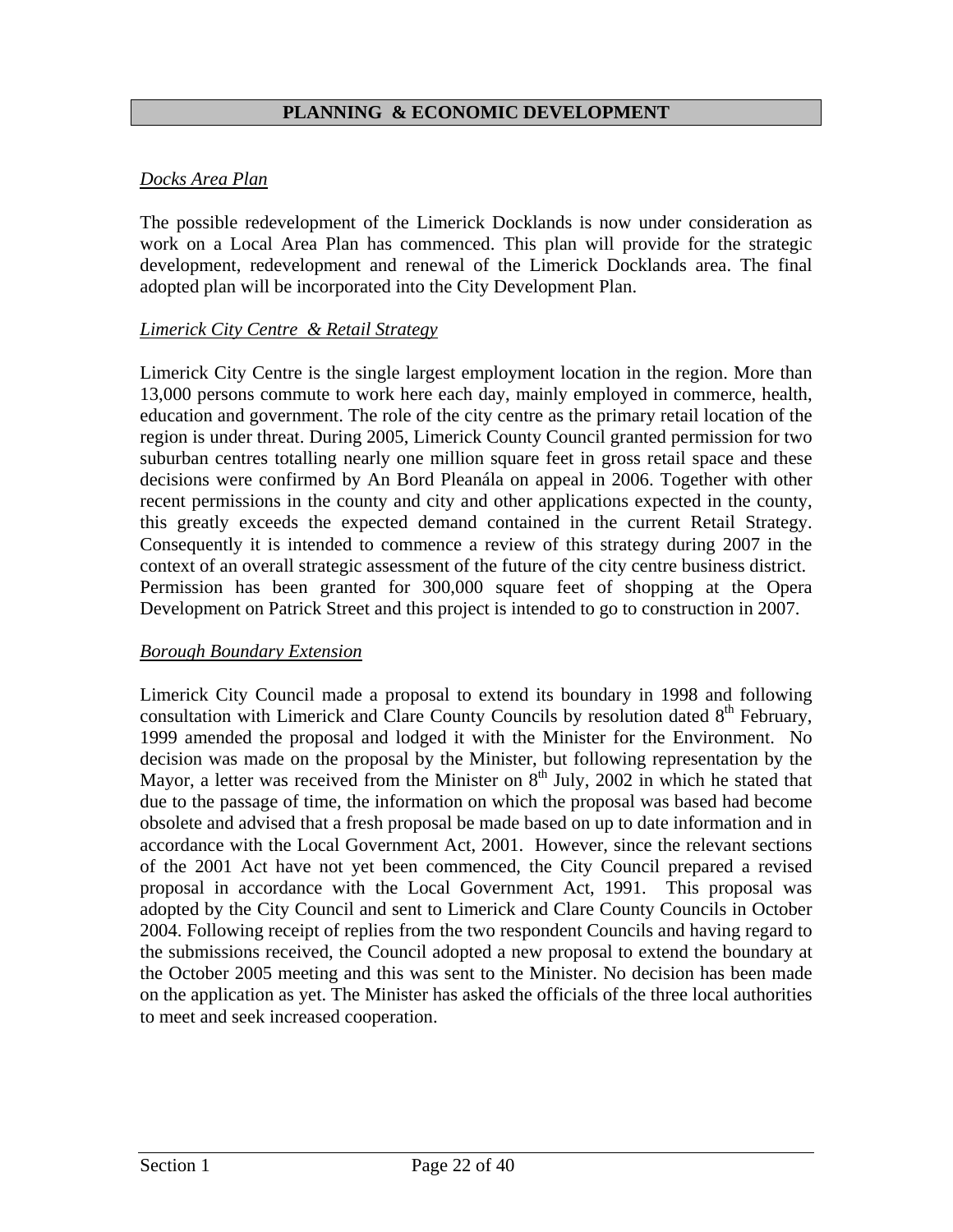### *Integrated Area Plan*

The termination date for developments under this scheme was July 2006 and the final projects are being completed. Permitted developments to date comprise more than  $\bigoplus$ 00m in investment creating almost 2.8 million square feet of building and over 1,200 residential units. It is disappointing that some designated sites where planning permission has been granted have not proceeded to construction.

#### *Conservation of Protected Structures*

The Planning Acts 1999 and 2000 make provision for conservation of buildings of architectural merit, of which 335 are listed in Limerick. The City Council provides an assessment and advisory service to the owners of Protected Structures and also administers a Scheme of Grants for the maintenance of such buildings. The programme will continue through 2007 and it is expected that grant aid will also be available from the DoEHLG. The National Inventory of Architectural Heritage has completed its survey of Limerick City and the draft report is being considered.

## **Development Control**

#### *Planning applications*

The Council will receive c.500 planning applications in 2006. Amongst the significant developments granted permission during 2006 were:-

- (1) Redevelopment of the Thomond Park
- (2) Shopping Centre development of the Opera Centre, Patrick St..
- (3) Robert Butler Developments at O'Connell Street

Among the significant applications under consideration at present are:-

- 1. Redevelopment of Parkway Shopping Centre.(pre-planning)
- 2. Redevelopment of the former GPO in Henry Street
- 3. Redevelopment of the former Dan Ryan's Garage, Punches Cross
- 4. Expansion of Mary Immaculate College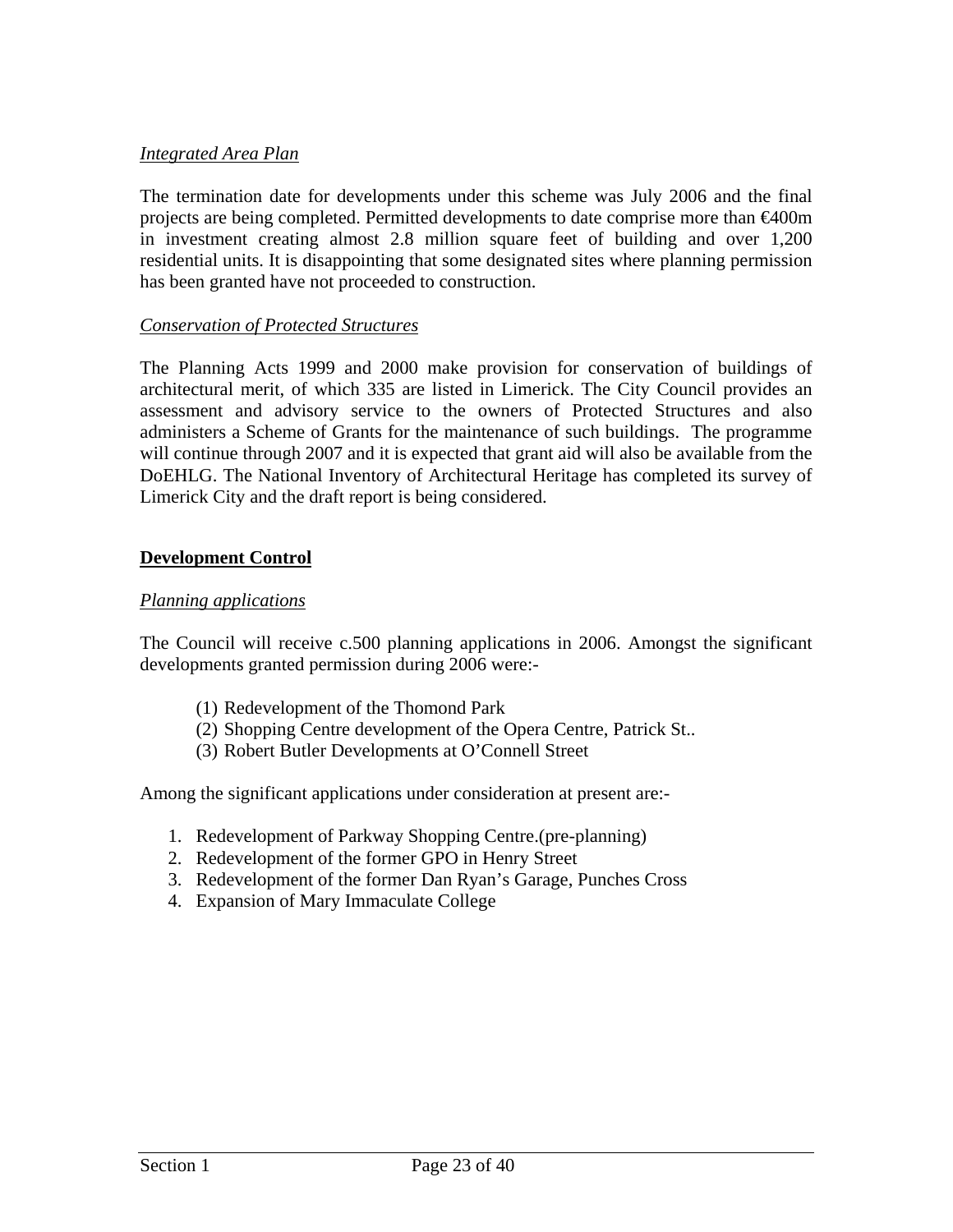## *Development under construction*

A number of large developments commenced construction in 2005 including:-

- 1. Development at the corner of Henry Street/Bedford Row former Savoy Cinema site
- *2.* Development of retail park at Ennis Road
- *3.* Hilton Hotel, Ennis Road
- *4.* New offices for the Department of Foreign Affairs, Henry Street

## *General Promotional Work*

The draft budget includes a proposed increase in general promotional work of €130,000 from  $\in \{285,000\}$  to  $\in \{415,000\}$ . Included in the increase is an increase in the provision towards Civic Week, Christmas Lighting, promotion of special events and the Limerick Co-ordination Office.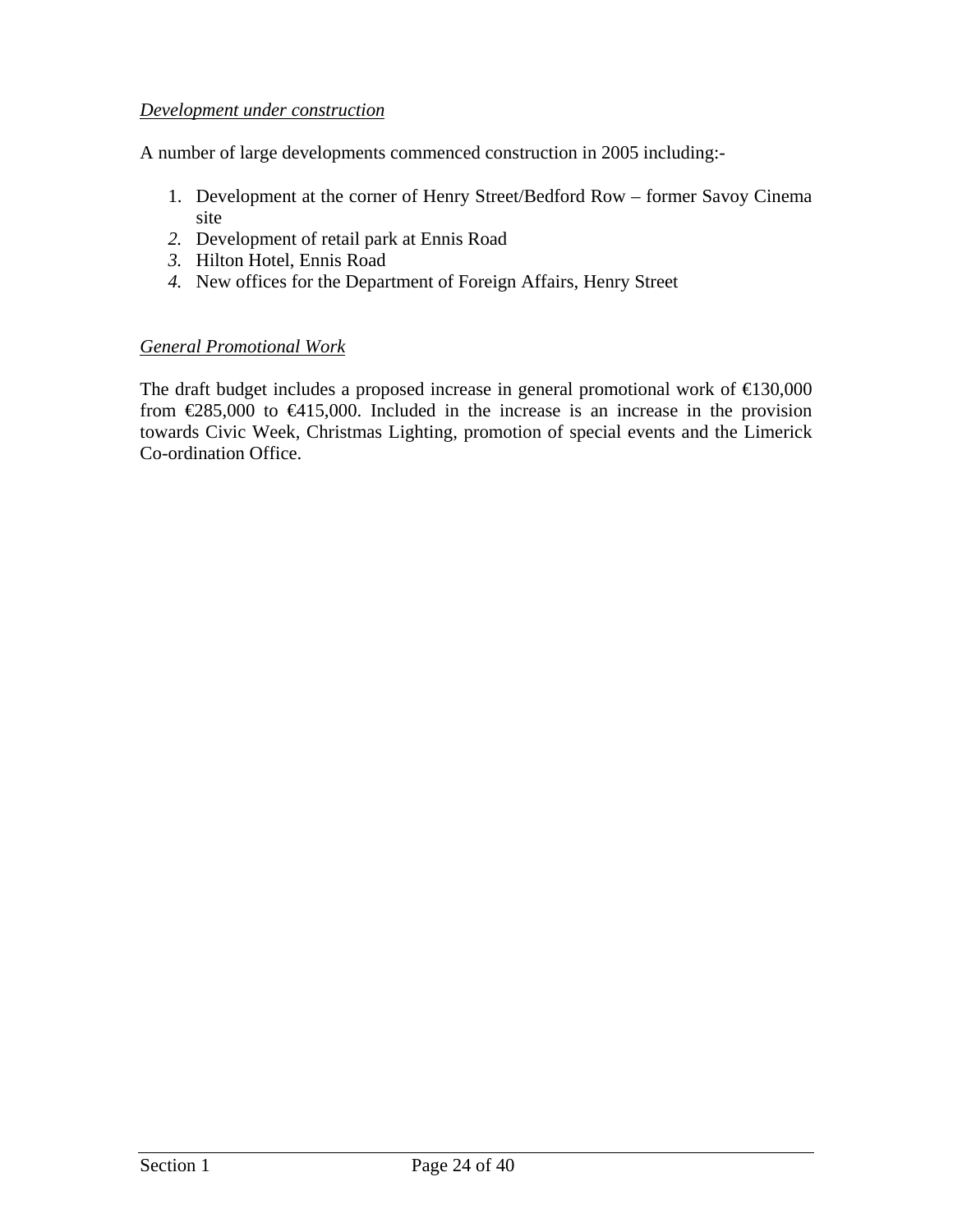## **ENVIRONMENTAL POLICY**

*"The overall aim of the Environment Department is to promote the conservation and improvement of the environment and enhance the business environment upon which that population depend for a livelihood"* 

#### *Regional Waste Management Plan*

Following a lengthy public consultation process the "Replacement Waste Management Plan 2006-2011" was signed by the City and County Managers on  $20<sup>th</sup>$  June 2006.

Limerick County Council, as the Lead Authority for Waste Management in the Region has established a project team to roll out the implementation of the Plan. Limerick City Council contribute financially to the costs of the project team and participate fully on all technical, operational and policy committees to ensure that the interests of the city are reflected in all areas of the Plan.

#### *Waste Collection Permit Regulations, 2001*

Under the Waste Management (Collection Permit) Regulations 2001, a total of 343 Waste Collection Permits have been issued to Waste Collectors in the Limerick, Clare and Kerry region. 22 Collection Permits have been issued to collectors whose principal place of business is based in Limerick City. 6 of these permits were granted in 2006 for operators based in Limerick City. Of these 22 permits, 16 have been audited by Limerick City Council staff.

Notices are served under Section 34 and Section 18 of the Waste Management Act 1996 to 2005 for breaches of the Waste Collection Permit Regulations 2001. During 2006 there were 5 successful prosecutions under Section 34 with 1 case struck out and 1 case appealed, a further 2 cases are pending. Section 18 notices are issued to persons found carrying waste in order to determine if they are collecting waste for profit. During 2006 22 Section 18 notices were issued to suspected illegal collectors with 5 Legal proceedings pending.

Roadside Checkpoints were carried out during the year with Gardai assistance at 4 locations throughout the city. This was to check for compliance with the Collection Permit Regulations and to increase awareness among the public.

#### *Waste Management Permit Regulations 1998 - Waste Site Facilities*

There are currently 14 active permitted sites for waste processing in the Limerick City area. The waste types and methods of processing are varied. During 2006, 3 new site permits were granted and 2 renewal permits were granted. One permitted site involved in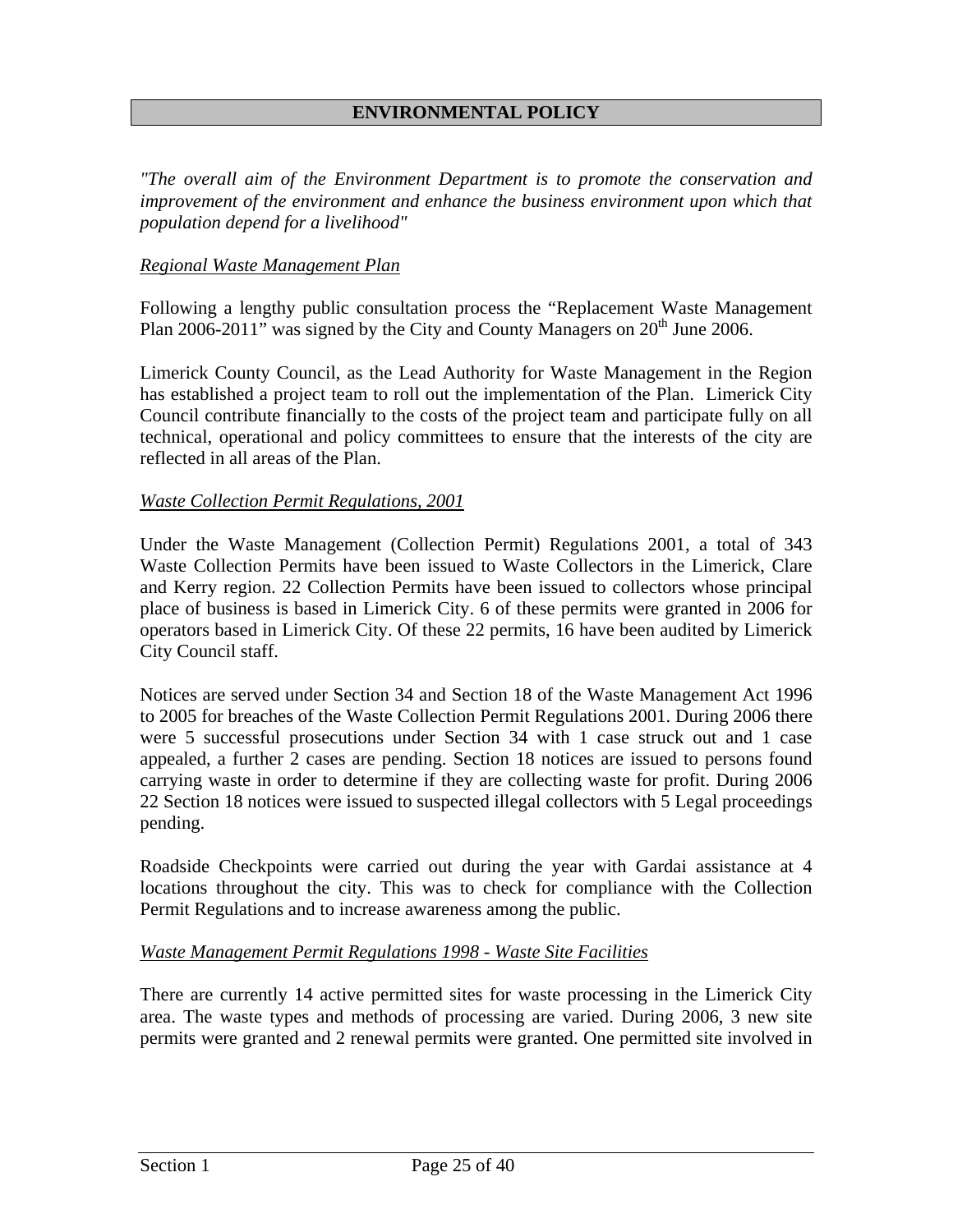the processing and transferring of household waste ceased trading. Of the 14 permitted sites, 9 have been audited.

## *Waiver Scheme*

A provision of €470,000 has been included in the proposed estimates for 2007.

## *Waste Electrical & Electronic Equipment Regulations 2005*

There are 107 Electrical and electronic retailers registered with Limerick City Council under the above Regulations during 2006. These retailers are obliged to take back old electrical equipment similar to the type they have sold. Spot checks were carried out on 20 of the larger electrical retailers in the city centre on the 1st and 3rd of November 2006. A number of small non compliances with the Regulations were noted and warning letters were issued. The EPA was notified of breaches in relation to price setting and till receipt compliance.

#### *Environmental Awareness and Education*

Limerick City Council will continue to work towards the principals of reduce, recycle and recovery of waste generated in accordance with the Replacement Waste Management Plan 2006-2011. The council will strive to lead by example by working towards in-house waste and environmental management systems along with the introduction where practicable of green procurement policies such as a commitment to the use of recycled paper for printed materials produced by the city council. This is also in line with the Council's strategy of developing and implementing effective education programmes in homes, schools and businesses. The council will continue to promote home composting, Green Schools and investigate waste prevention via the EPA Local Authority Prevention Demonstration project (C&D waste); Real Nappy Initiatives and reuse initiatives such as the Oxfam Schools Environmental Challenge.

## *Recycling Facilities*

Limerick City Council has provided 19 bring bank sites in the city and a mini Recycling facility at Park Road. 2006 saw the introduction of 8 additional textile recycling banks at existing bring bank locations around the city. Cardboard recycling was introduced at the Park Road Depot and this facility is continuing to provide a recycling collection point for Waste Electrical and Electronic Equipment. Preparations are on going for the proposed Civic Amenity site on the Southside of the city.

#### *Wetlands*

Limerick City Council is responsible for the ecological resource of wetlands existing within the City Boundary. Wetland areas are important ecological systems that are under threat worldwide.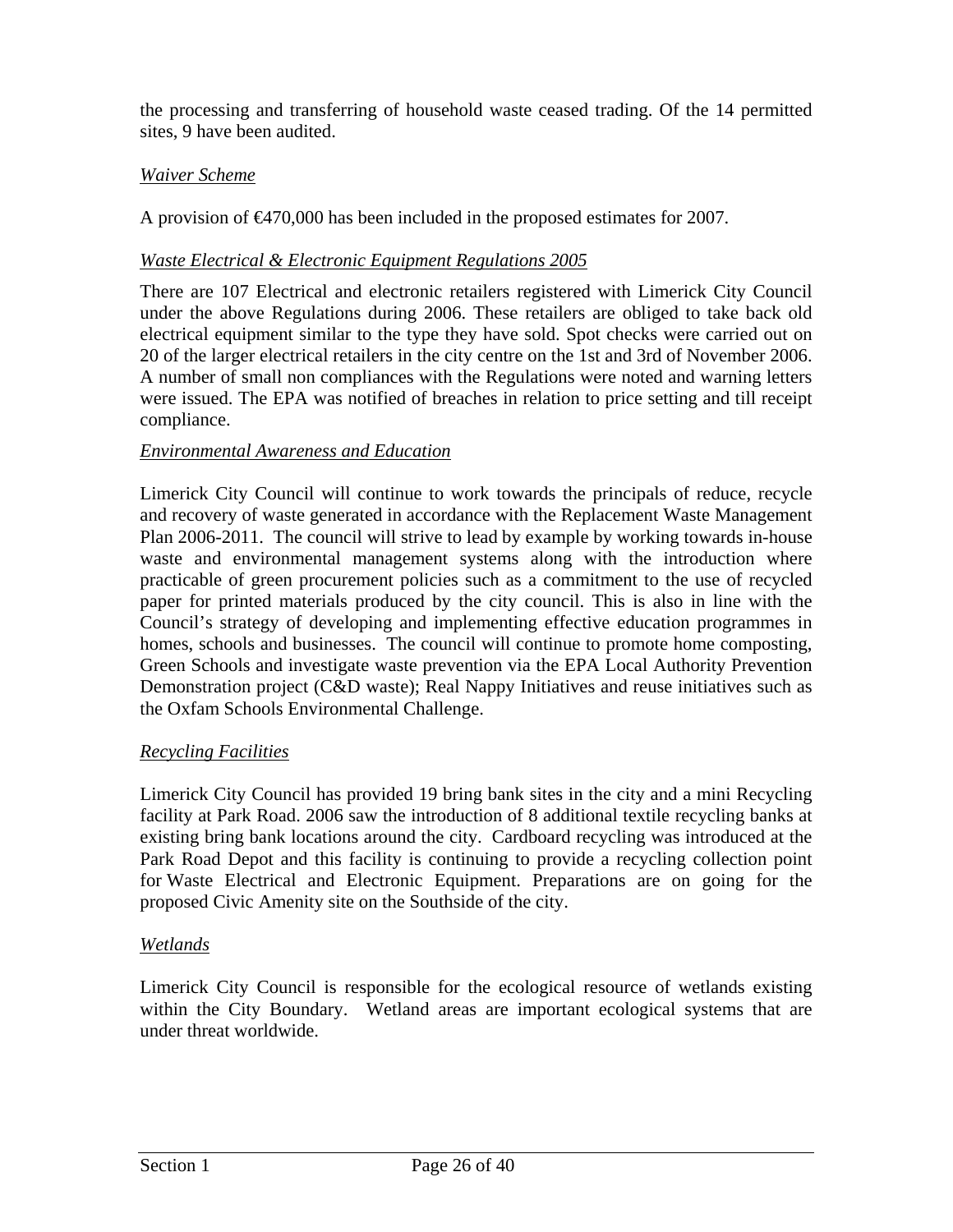They are defined as "areas of marsh, fen, peatland or water, whether natural or artificial, permanent or temporary, with water that is static or flowing, fresh, brackish or salt including areas of marine water, the depth of which at low tide does not exceed 6 meters." Great care needs to be taken in relation to development on or near Special Areas of Conservation. Limerick City Council is required to maintain and enhance the wetland areas in its functional area particularly those in its ownership.

### *Longpavement Rehabilitation*

The Contract has been signed for infrastructural work as per EPA License 76-1. The Contractor has commenced initial works on site. The final picture of the restored landfill is not finalized but the plan is to increase the biodiversity of the area have a low maintenance management and allow for increased passive recreation in the area. The plan will also include augmentation of existing wetlands on the site. This work is being grant aided by the DoEHLG. A provision of  $\epsilon 100,000$  has been made in the budget for loan charges relating to Limerick City Council's portion of the project cost.

#### *Litter Pollution*

Limerick City Council's dedicated Enforcement unit continued to deal with matters related to litter, illegal dumping, monitoring of Plastic Bag levy, the ban on smokey coal, derelict sites, illegal transport of waste and wandering animals during 2006. Set out below are some sample statistics for the year to date.

| <b>Number of complaints processed</b>                                                                                                                                                                                             | 1827 |
|-----------------------------------------------------------------------------------------------------------------------------------------------------------------------------------------------------------------------------------|------|
| On the spot litter fines                                                                                                                                                                                                          | 673  |
| Number of households surveyed in respect of their waste disposal<br><b>Arrangements</b>                                                                                                                                           | 590  |
| <b>Section 18 Notices, Waste Management Act 1996</b> (requires any holder<br>of waste to submit information in relation to their waste activities)                                                                                | 90   |
| <b>Section 55 Notices, Waste Management Act 1996</b> (requires any holder<br>of waste to take certain measures in relation to the holding, recovery<br>or disposal of waste in order to prevent or limit environmental pollution) | 47   |

## *Air Pollution*

As in previous years results produced at the Council's four air monitoring stations at Moyross, Southill, City Centre and the Park Road Depot did not exceed the smoke and sulphur dioxide levels allowed.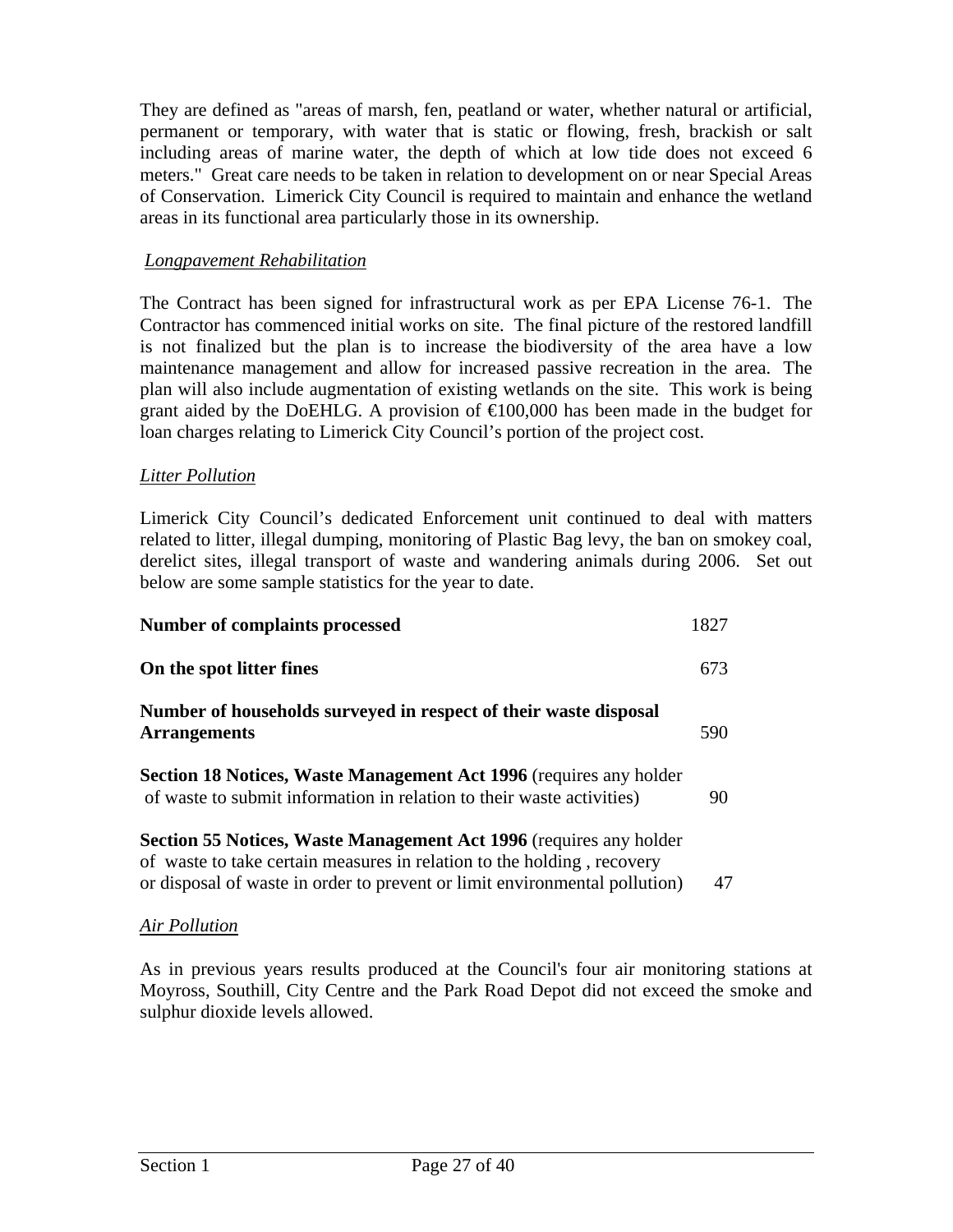Enforcement Officers have begun Inspections of retailers in the city and the four main suppliers of solid fuel based in the city will be visited. So far there have been no spot checks of bell men selling coal in the city however a programme for inspections is to start within the next 2 weeks under the regulations governing the ban on the marketing, sale and distribution of bituminous coal in Limerick City and its adjoining built-up areas. The council will continue to enforce these regulations in 2007.

### *Cemeteries Department*

On going maintenance work on kerbing, pathways and driveways continues in both Mt. Saint Lawrence and Mt. Saint Oliver cemeteries. By December 2006 block 26 in Mt. St. Oliver will be completed which will create an additional 180 grave spaces. In addition 105 grave spaces were also created in Mt. Saint Lawrence Extension.

In the year to date 175 people have been buried in Mt. Saint Lawrence and 185 people were buried in Mt. Saint Oliver.

#### *Fire and Rescue Service*

The Service has four broad areas of activity that are mutually supportive in the delivery of an integrated service to the public:

- Fire & Emergency Operations;
- Fire Prevention, Building Control and Dangerous Buildings;
- Major Emergency Planning;
- Fire Service Mobilisation and Communications

#### *Fire & Emergency Operations*

Achievements for 2006 include**:** 

- A general purpose utility vehicle was purchased to enhance service delivery
- The service successfully attended 1767 incidents from  $1<sup>st</sup>$  January to 31<sup>st</sup> October, 2006. Of this number, 1136 were fire incidents and 131 were road traffic accidents.
- Refurbishment of Fire Station BA Recovery  $&$  Muster Bay Area
- Enhance Health & Safety Measures
- A number of training courses were provided for all staff in the following areas
	- o First Responder
		- o Block Training
		- o Senior and Junior Officers Courses
		- o Swift Water Instructor
		- o BA Refresher

Plans for 2007 include: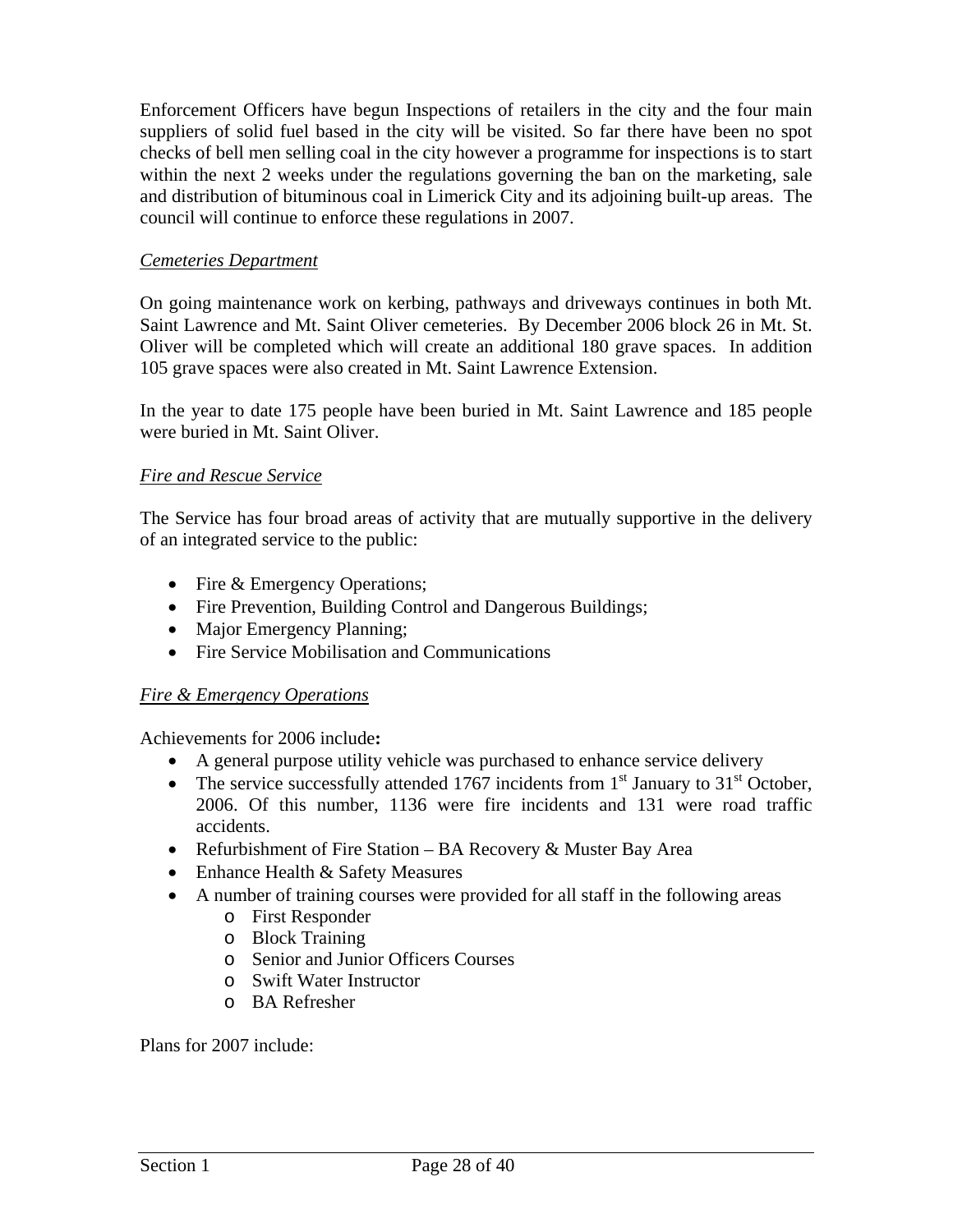- Progress extension of Fire Station
- Implementation of Benchmarking;
- Achieve a standard fire & rescue equipment inventory on the first turnout of fire appliances;
- Continue the roll out of swift water rescue training for Fire-fighters;
- Further enhancement the training regime within the Fire Brigade;
- Maintain and improve on standards of health and safety;
- Progress disability access to Fire Station
- Upgrade aerial appliance fleet

## *Fire Prevention, Building Control & Dangerous Buildings Department*

The function of the Fire Prevention  $\&$  Building Control  $\&$  Dangerous Buildings Department is to ensure the health, safety and welfare of people who occupy or use buildings, through ensuring the reduction of fire risk, proper means of escape, the access for people with disabilities and the conservation of fuel and energy.

The services provided in 2006 included:

- **Licensing of Premises:** Inspected 100% of licensing applications received, (65 licences at 06/11/06)
- **Planning Applications:** Assessed 100% of applications received, (92 at 06/11/06)
- **Fire Safety Certificate Applications:** Assessed 100% of FSC applications received, (115 at 06/11/06);
- **Building Control:** 30% of premises for which commencement notices were received were inspected. (The national target is a minimum of 12.5%).
- **Public Advice & Complaints Service:** 13 complaints were investigated and reported on;
- **Part M of the Building Regulations:** All planning applications referred to the Department were examined for conformity with Part M of the Building Regulations;
- **Dangerous Buildings:** inspections were carried out, reported on and Notices served on owners/occupiers (21 up to 06/11/06)

Objectives for 2007 include:

- Continue the high rate of assessment of Fire Safety Certificate applications;
- Continue to improve upon the percentage inspection rate of premises for which commencement notices are received;
- Progress the utilisation of the geographical information system (GIS) to improve building control and fire prevention premises records;
- Progress the extension and modifications of the Fire Station to improve the capacity for Fire Prevention and Building Control services, administrative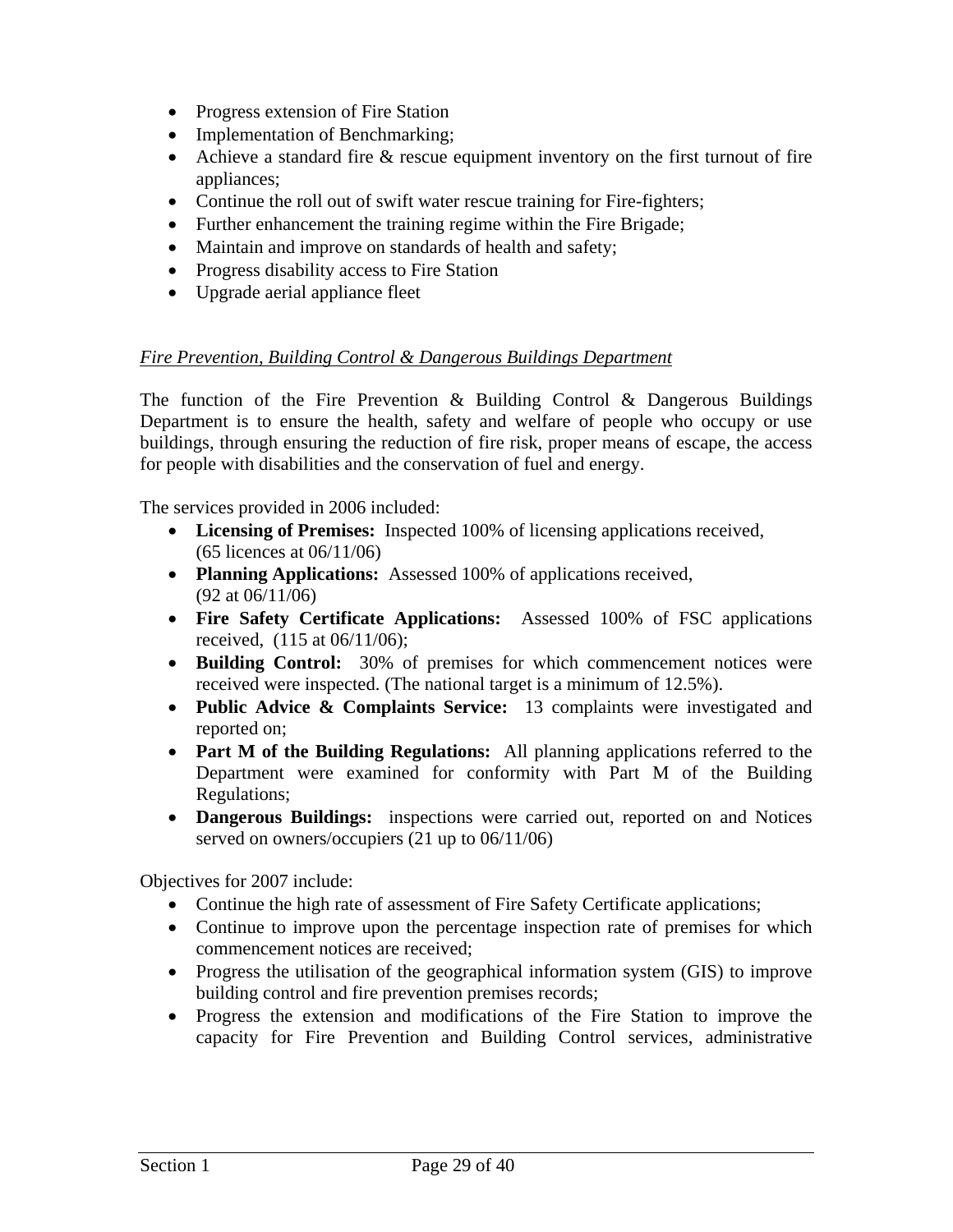efficiency to improve access for the public generally and for people with disabilities in particular.

• Achieve ISO 9001 quality assurance.

## *Major Emergency Planning*

The Fire & Rescue Service leads the implementation of Limerick City Council's Major Emergency Plan and provides administrative and secretarial support to the Mid West Inter-Agency Major Emergency Planning Group.

Achievements for 2006 include:

• The Mid West Inter-Agency Major Emergency Planning Group contributed to the development of the new National Framework for Major Emergencies.

Objectives for 2007 include:

• Implementation of the requirements of a new national framework for major emergency management which is currently being finalised.

#### *Fire Service Mobilisation and Communications*

The Munster Regional Communications Centre (MRCC) is located at the City Fire Station. The MRCC Project was set up to improve the speed of response and efficiency of the call-out system for the fire authorities in Munster and became operational in December 1992.

The Centre currently mobilises 66 retained fire stations throughout Munster and 4 full time stations in Limerick City, Cork City and Waterford City.

In 2006, achievements included:

- Geographic information system installed and operational in MRCC;
- There have been significant developments of management information systems in accordance with the requirements of the MRCC and the participating fire authorities;
- Integration of Waterford City was completed;
- Award of ISO 9001: 2000 has been achieved over all business areas:
- New telecoms system installed and operational

Plans for 2007:

- Further development of management information system analysis tools both internally in the MRCC and externally for the participating authorities;
- Development of regional mobile data system to bring risk information to front line personnel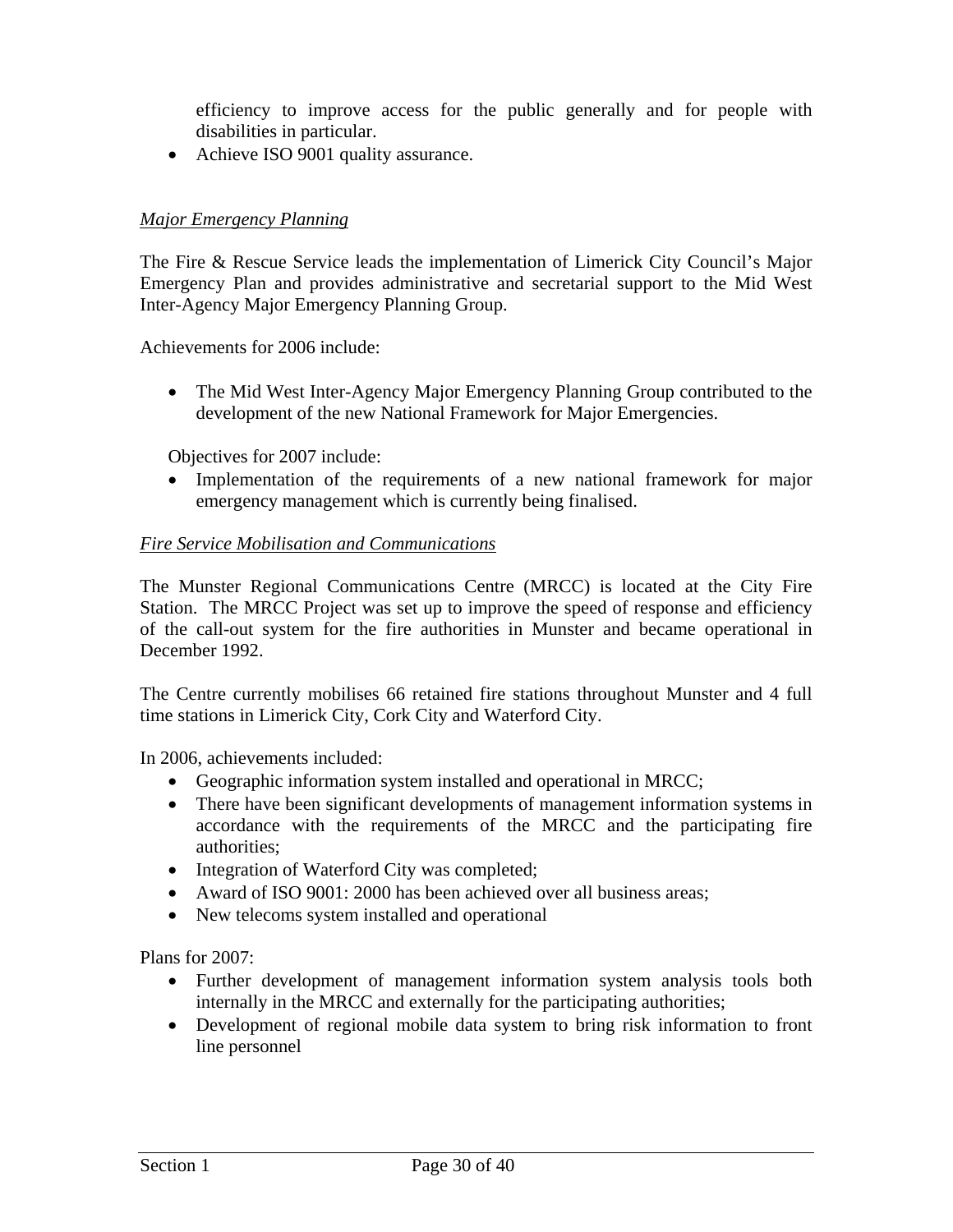- Maintenance and development of ISO 9001 standard;
- Development and implementation of Return on Investment Analysis on training programmes in the MRCC;

### *Civil Defence*

The Civil Defence provides emergency relief and support, when called upon by City Council and other civil authorities and helps to ensure the continued operation of vital services and the maintenance of public life during major emergencies.

Achievements in 2006 included:

- Provided ambulance cover for local, inter- provincial and international rugby matches at Thomond Park and other venues;
- Provided crowd control for St. Patrick's Day Parade & River Fest Festival
- Participation of team in International BBQ competition;
- Continued the provision of transport for the Chernobyl Children Project;
- Participated in courses on fire fighting both conventional and forest fires, inflatable boating, GPS, map reading and search management
- Transportation of Polish Government Officials
- Auxiliary Fire Service won Regional Competition

Plans for 2007 include:

- Development of water rescue capacity further;
- Continue to support community activities and to enhance the capacity of the service to respond as a second line emergency service.
- Implement programmes in accordance with the National Strategic Plan.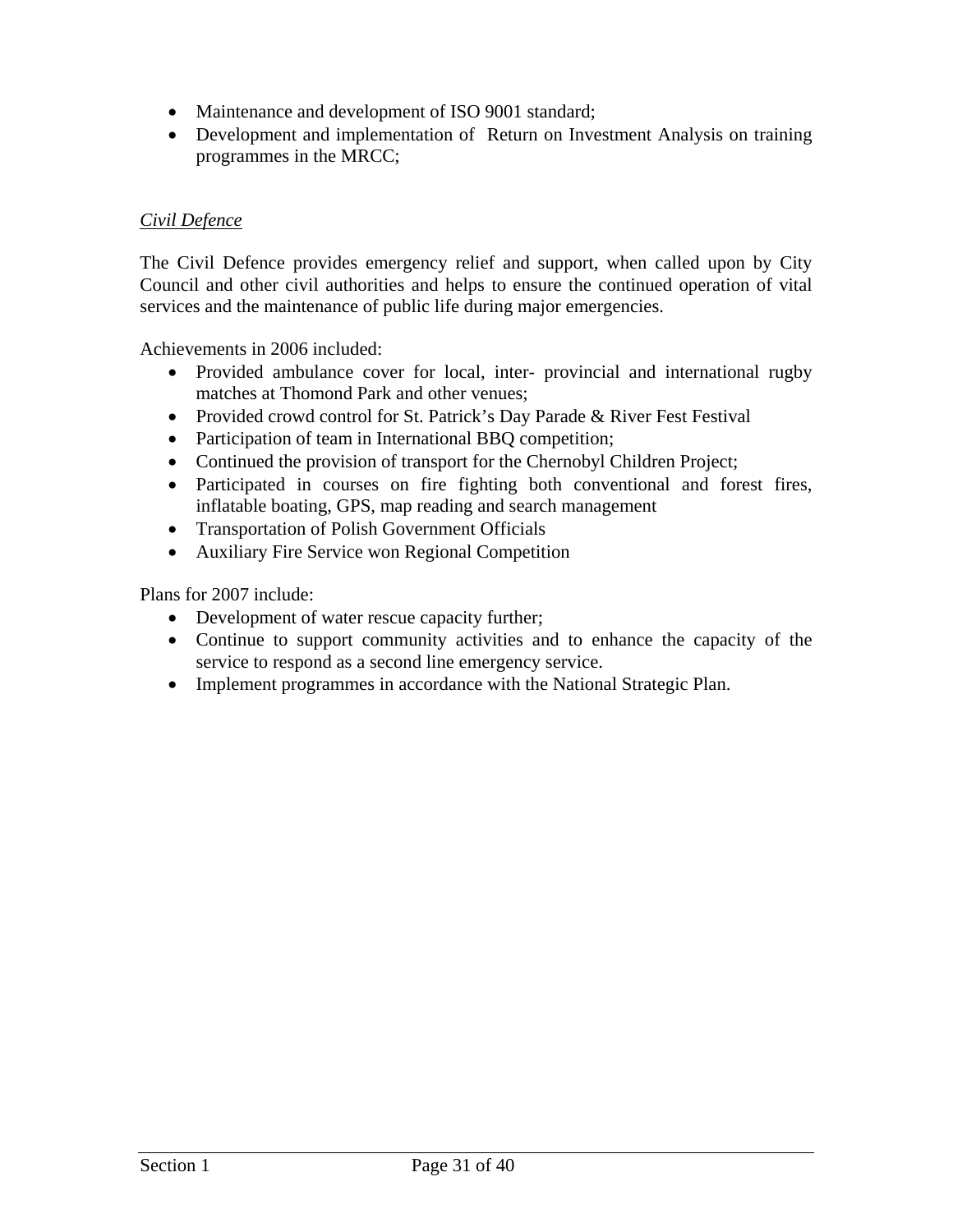## **CULTURAL & SPORTING POLICY**

#### *Parks General*

The Parks Section is responsible for the maintenance and development of public parks, public open spaces and civic decoration.

During 2006 grass cutting was carried out on all verges, parks and open spaces on a regular basis. Flower and tree planting took place in all our public parks.

The shelter in the Peoples park is nearing completion and work will now commence and the refurbishment of the shelter in O Brien Park Clare Street. This work is being carried out in cooperation with Limerick Civic Trust.

A tree planting programme was carried out in various parts of the city using large semimature trees. The successes of previous planting programmes are now coming to fruition, which has resulted in an increase in tree pruning activity.

A new depot comprising a canteen, toilets, offices, chemical store and machinery workshop was provided in the Peoples Park. Provision of  $\epsilon$ 50,000 has been made in the budgetto begin replacement of Park's vechiles and equipment.

#### *City Enhancement*

Additional work has been carried out in this area. All our bridges have now been fitted with brackets for the hanging baskets that provided wonderful colour during the spring, summer and autumn.

Extra containers were placed on Spokane Walk and "Poor Man's Kilkee". O'Connell Street, Cruise's Street, and Roches Street were decorated with floral containers which were very successful. The Crescent Monument and other designated flower containers were also planted with colourful bedding plants. Provision has been made in the 2007 budget to maintain the current spend of  $\epsilon$ 50,000.

#### *Urban Forestry*

As part of our development programme, work commenced on the provision of pedestrian pathways through the plantation in Shannon Fields, Corbally. This plantation has also been thinned and pruned. Phase two of this programme is due to commence in 2007 with the carrying out of further infrastructural works.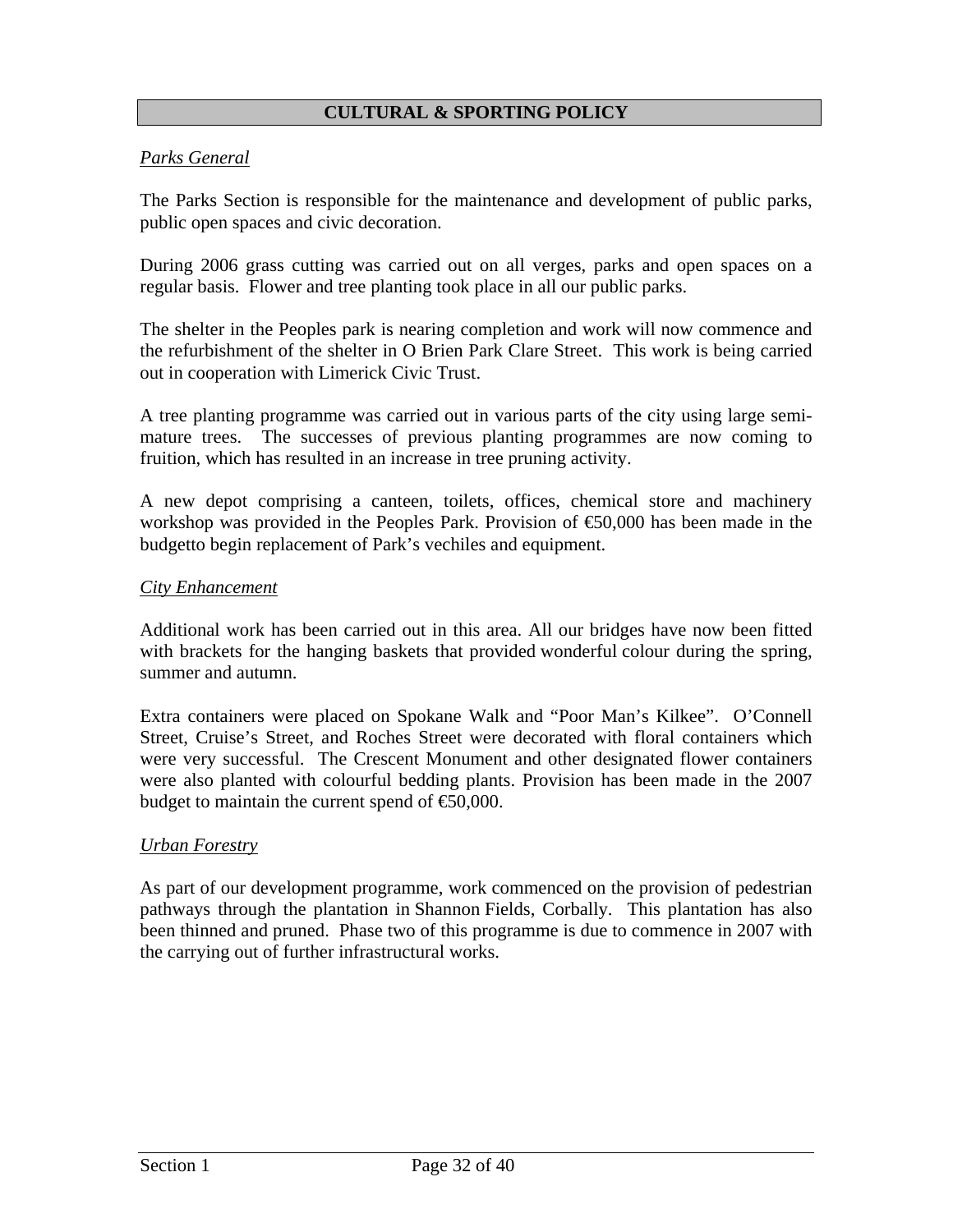## *Playground Facilities*

New Safety Surfacing was installed in the People's Park playground in late 2006. Three additional play areas were also completed in 2006, under the Rapid Playgrounds Grant Scheme. These are: Distillery View, Thomondgate; Clarina Park, Ballinacurra Weston and Four Parks Green, Moyross.

## *Municipal Golf Course*

White Young Green Ireland Ltd, Limerick, have been engaged by the Council to carry out design works for course development at Rathbane. A grant of  $\epsilon$ 300,000 was provisionally allocated by the Department of Arts, Sport and Tourism, to the Council, under the 2006 Sports Capital Programme, towards construction of a 25-bay driving range, a bunker redevelopment programme, realignment of holes to facilitate the driving range, upgrade of tee boxes and development of a short game practice facility.

## *St. Enda's Sports Complex*

The Council submitted an application under the 2006 Sports Capital Programme, to the Department of Arts, Sport and Tourism, for a grant to develop the sports complex. A grant of  $\epsilon$ 100,000 was provisionally allocated by the Department in July, 2006 towards funding some of the work proposed. A further application was recently submitted for funding under the 2007 Sports Capital Programme

## *Grants for Community and Voluntary Groups*

The Grant Assistance for Environmental Improvement Initiatives Scheme was introduced in 2003 to assist community and voluntary groups financially, in their efforts to improve the local environment. This year  $\epsilon$ 75,000 was allocated to 33 groups from all over the City. The type of work eligible for grant assistance included tree planting, grass cutting, skip hire, equipment hire, etc. The proposed budget includes a provision of  $\epsilon$ 75,000 for these grants.

## *Library & Information Services*

Limerick City Library & Information Service continued to provide a wide range of services to the public from two service points, the Granary & Roxboro during 2006. The provision of technology e.g. the Internet, Word, Excel and other computer packages continue to add value to the service which is provided.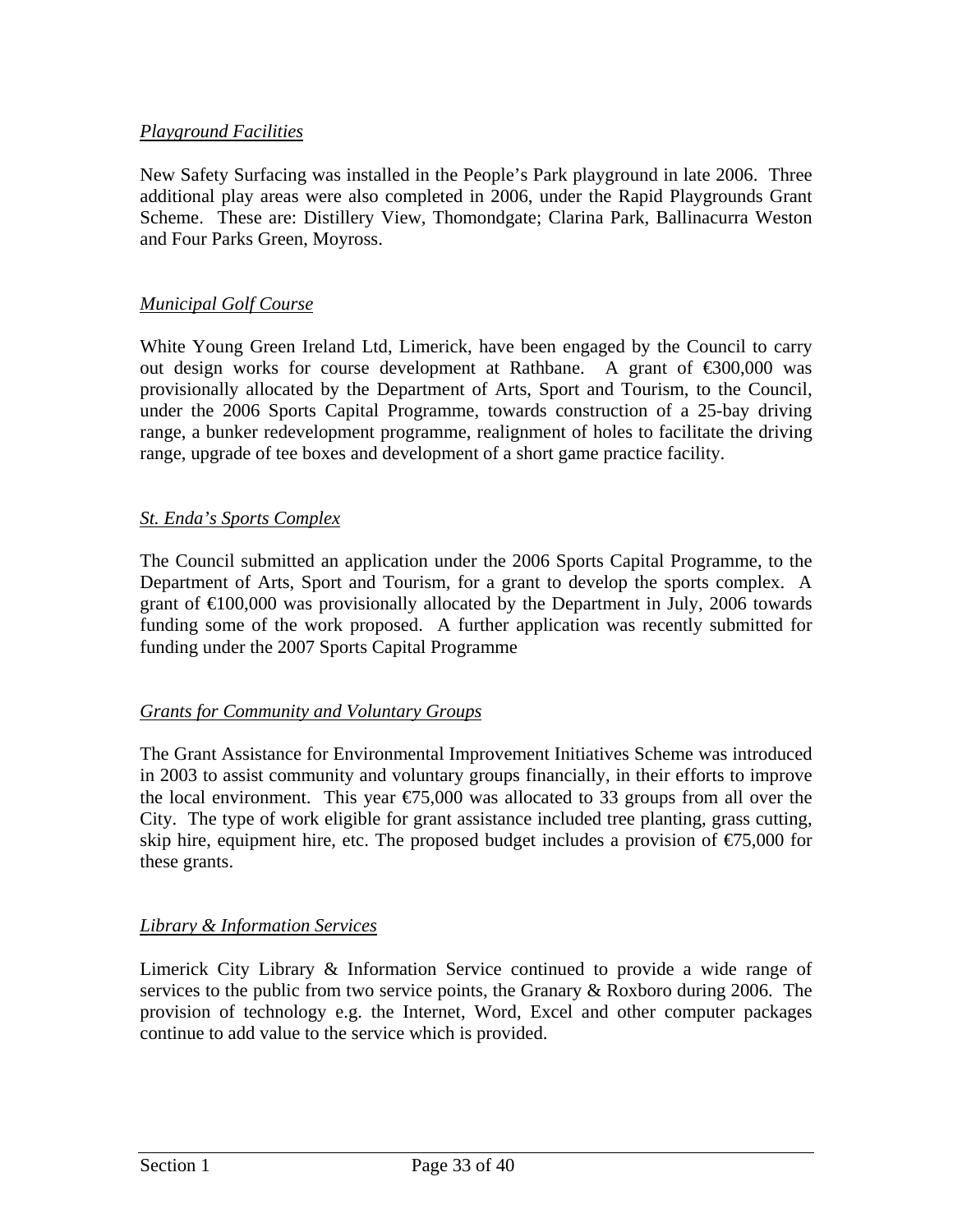Life is for learning and there is no better place to start than in a library. Rapid change is leading to an intensification of social exclusion for vulnerable communities. Lifelong Learning to day is seen as a significant force for social change. There has been renewed interest recently in providing learning opportunities that are community-based in order to make education more accessible to the general population, and in particular for adults that are "hard to reach" or socially excluded. This is particularly important since surveys have found that adult education and training programmes are less likely to reach those with low skills, who need them most. It is hoped that the new library at Watchhouse Cross will provide the facilities to reach not just the community in Moyross but also several communities in the surrounding areas.

#### **Statistics for 2006.**

|                                                           | <b>Granary</b> | Roxboro     | <b>Combined Total</b> |
|-----------------------------------------------------------|----------------|-------------|-----------------------|
| <b>Issues: Books, Languages,</b><br><b>Talking Books.</b> | 143,207        | 20,306      | 163,513               |
| <b>Music Issues</b>                                       | 10,547         | ----------  | 10,547                |
| <b>Mobile Issues</b>                                      | 12,864         | ----------  | 12,764                |
| <b>Total Issues</b>                                       |                |             | 186,824               |
| No. of Hours for                                          |                |             |                       |
| <b>Internet Usage</b>                                     | 13,551         | 3,873       | 17,424                |
| <b>Number of Visitors</b>                                 | 124,592        | ----------- | 124,592               |
| <b>No. of Lectures</b>                                    | 9              | .           | 9                     |
| <b>No. of Book Launches</b>                               | 5              |             | 5                     |
| <b>No. of Exhibitions</b>                                 | 8              |             | 8                     |

## *Audience and Access Development*

In October 2006, LCGA, appointed two experienced professionals – artists and curators – to the position of Curator - Audience and Access. The Curator – Audience and Access is responsible for all aspects of LCGA's education, outreach and audience development activities. The role involves driving the development of substantive and innovative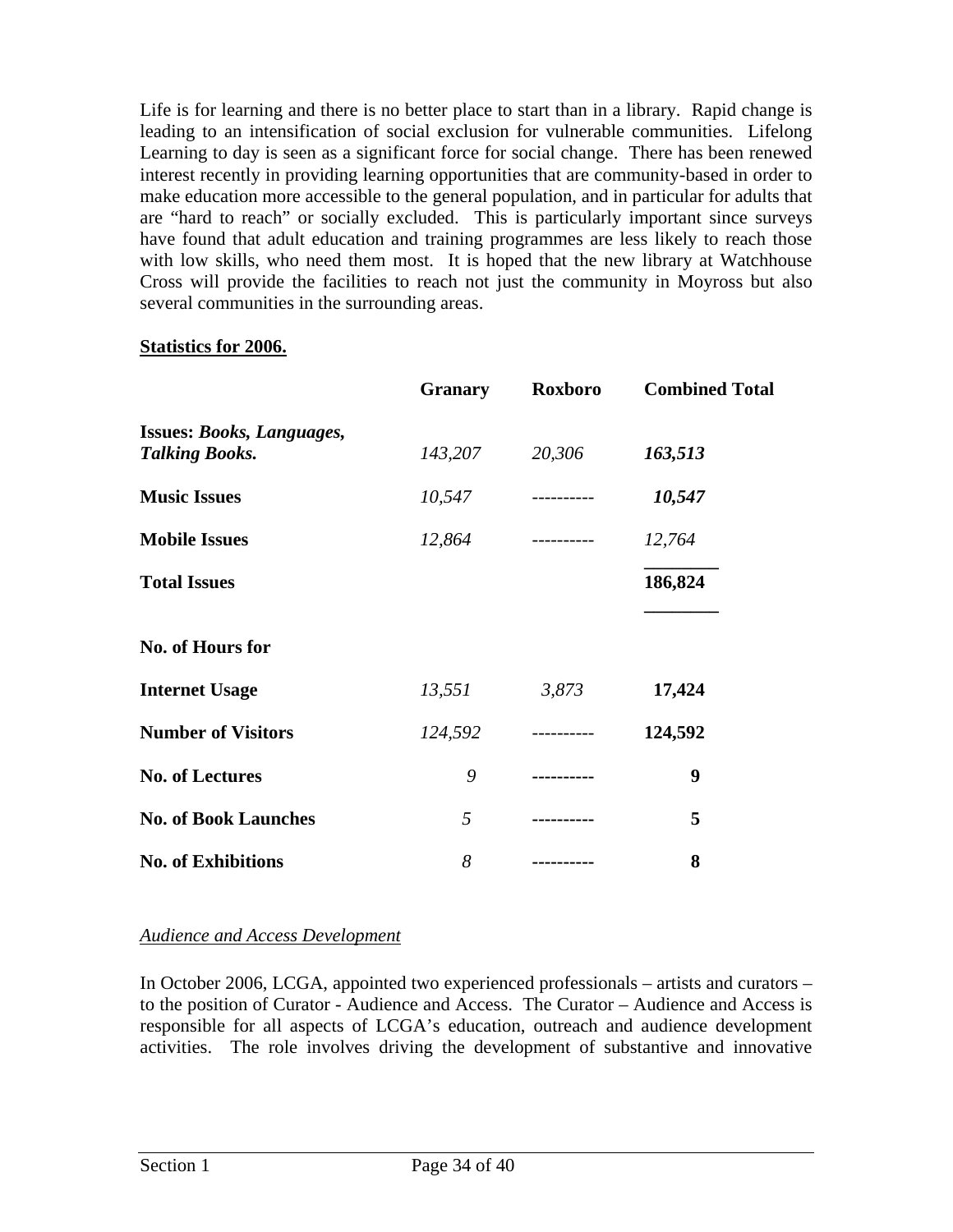public events and programmes, to increase the engagement with audiences for contemporary art.

## *The Arts Service*

The Arts Office of Limerick provided a range of services throughout the year including information and advice to individuals and organisations, provision of support in developing the arts infrastructre in the City, provision of financial support and opportunities for the individual artists, Art in Education Projects in both the South and Northside of the City and a Programme of Arts events that establishes Limerick as the Cultural Capital of the Mid West. (see events below)

## *Highlights of 2006*

- The Arts in Education projects included The Irish Chamber Orchestra working with three city schools in the Southside of the City and in the Northside, the Storyteller, Susie Minto worked with  $5<sup>th</sup>$  class students in Corpus Christi school for a two month period.
- Two applications from Limerick City Council for capital funding have been made to the Department of Arts Sport and Tourism to help develop the Cultural infrastructure of the City.
- Cuisle Poetry Festival attracted great audiences, Brendan Kennelly in particular read to a full house in the newly refurbished St. John of The Cross Church in John's Square. Twenty poets from 6 different countries attended the festival
- ev+a 2006 included the work of 70 artists from 20 different countries into Limerick and received very favourable coverage on RTE's nationwide.
- May Music in the Park provided opportunities for 4 Limerick marching bands to play to locals and visitors in the City's municipal parks, a joint initiative between The Environment Department and The Arts Office.

## *The Jim Kemmy Museum*

There were 153 additions to the museum collection during the year. Notable among them were: an RIC officer's Webley pistol taken at the Dromkeen ambush, 1921; four nineteenth century Limerick pocket watches by C. Cromer, Moser Brothers, R. Wallace and Edward Moser; the flag used by Mayor Casey to start the first Limerick road motor race, 1935; the Civil Articles of Limerick, printed in 1692; eighteenth century prints of William, Lord Blakeney of Co. Limerick, MP for Kilmallock 1727-56 and of St. Mary's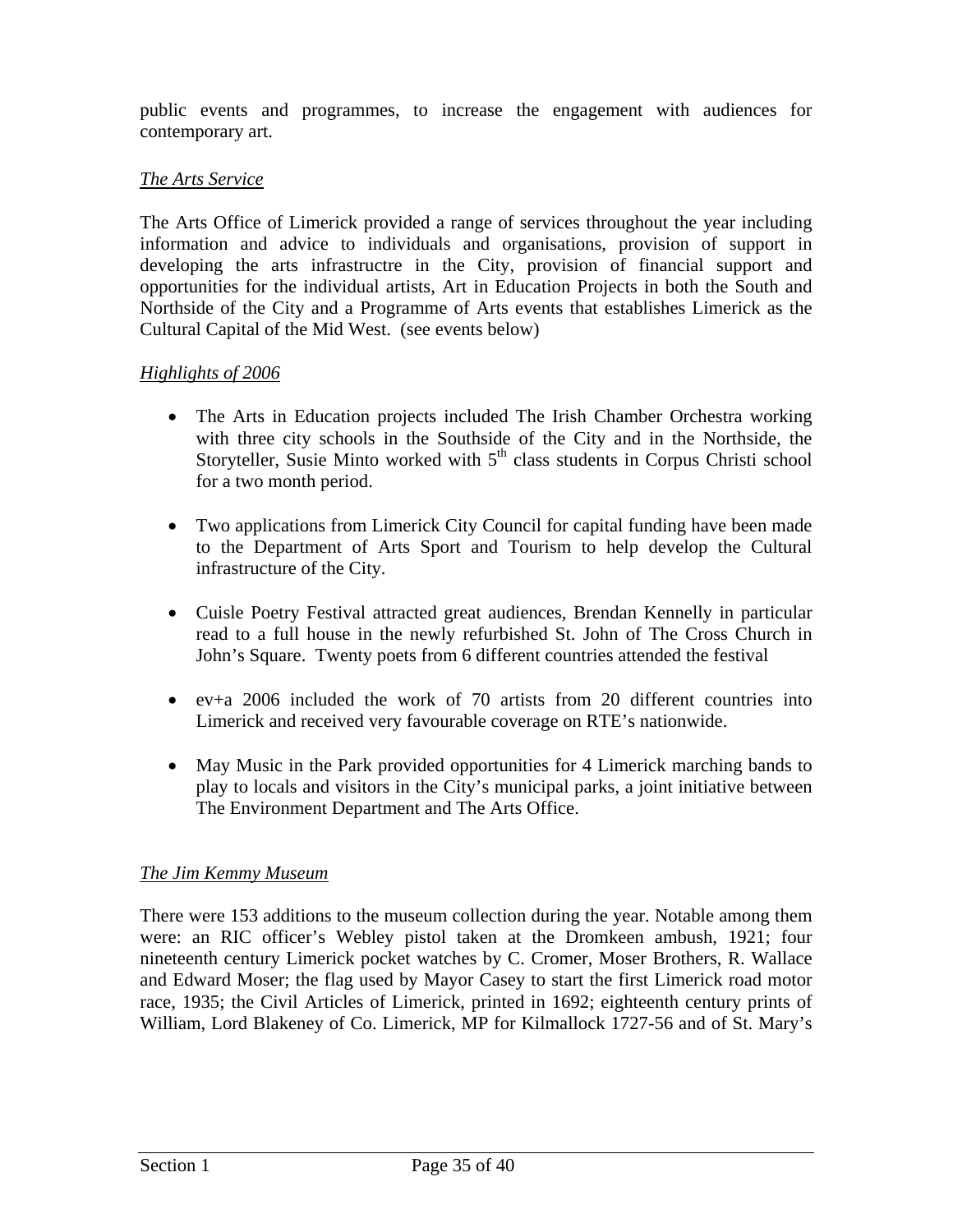Cathedral, and a photograph by O'Brien & Doyle, Thomas St., of Limerick Rovers cricket team, 1885.

888 new records were added to the catalogue, bringing the total number of records in the catalogue to 54,441. 2732 digitised images were added to the catalogue, bringing the total to 24,157.

There were 957,355 hits on the museum catalogue on the internet during the year, totalling nearly two million since the launch in June 2004, and email enquiries and comments were received from all over the world. Information exchange with these is two-way, particularly from the descendants of Limerick people living abroad. More than 2000 enquiries were dealt with in total, from personal callers, by phone, letter and email.

A grant was received from the Heritage Council towards the restoration of the painting, The New Bridge at Limerick by Samuel Brocas, c.1820. Visitor numbers were 11,890.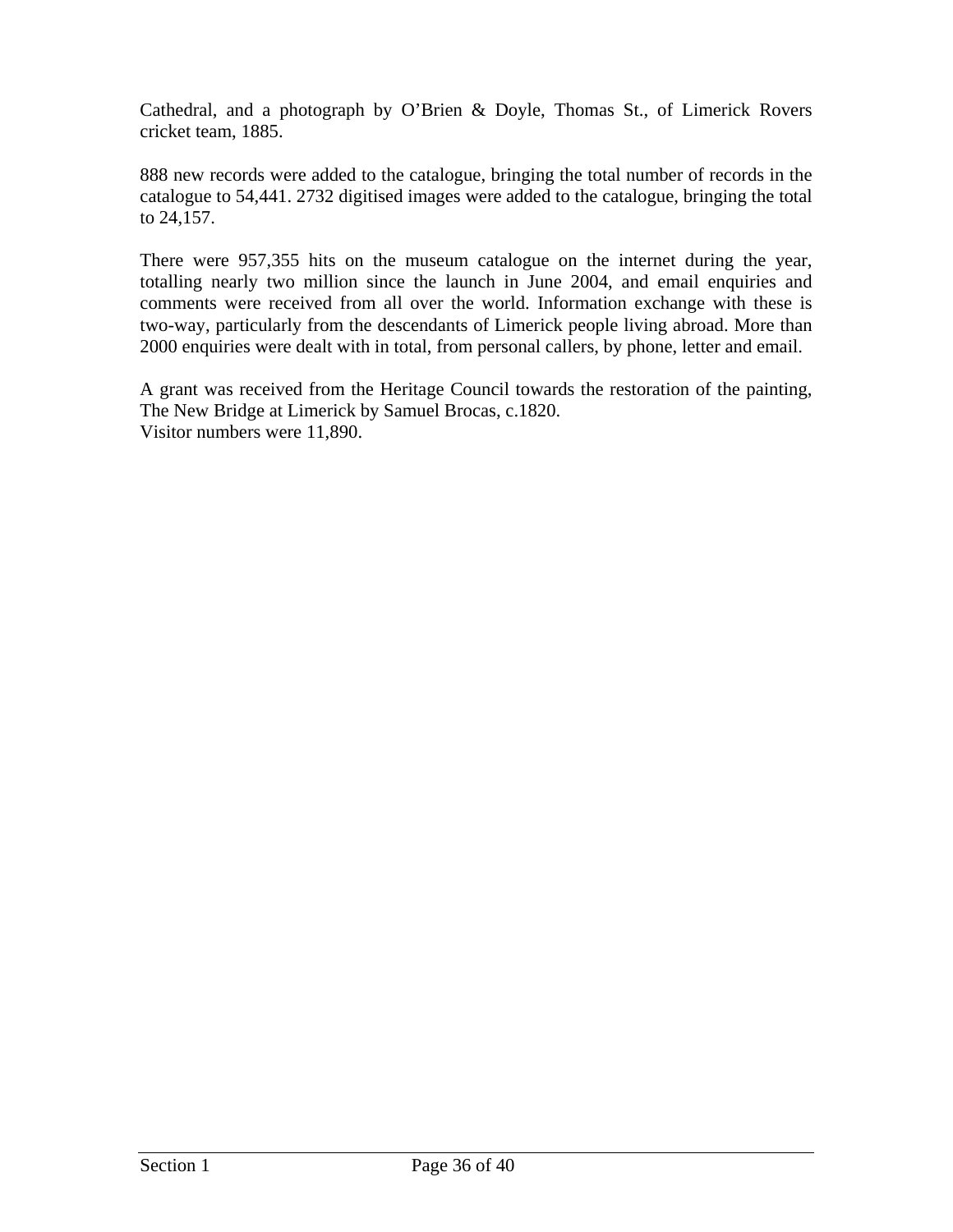#### **CORPORATE SERVICES**

### *Partnership*

The Partnership process, over the past number of years, has been a mechanism to secure delivery of change and modernisation in the City Council and is based on the model of National Partnership that has been very beneficial in securing economic and social progress. During 2006 this process continued with the establishment of new committees to work on specific items of change on a directorate basis.

#### *Performance Management Development System*

As part of Sustaining Progress all local authorities are required to implement a system of Performance Management and Development (PMDS).Two trainers have been assigned to implement the PMDS and good progress is being made with over 25 Team Development Plans and 100 Personal Development Plans completed to date.

#### *Training*

The department provides training courses both internally and externally. Over 60 such courses have been delivered or will be by the end of 2006. In addition a number of staff were approved during the year to attend courses to further their education and professional development. As part of the City Council's *Train the Trainer Programme* 5 employees who have received training will start delivering courses to staff in improving customer services.

#### *Register of Electors*

The  $2006/2007$  Register was published on the  $1<sup>st</sup>$  February, 2006 and came into force on the  $15<sup>th</sup>$  February, 2006. Work commenced in the summer on the preparation of the Draft Register for  $2007/2008$  that was published on the 1<sup>st</sup> November, 2006. Revised requirements specified by the Department of the Environment that are designed to improve the accuracy of the register came into force and were implemented.

#### *Higher Education Grants*

428 Higher Education Grants have been paid to date in 2006.

#### *Official Receptions and Meetings*

2006 has been a busy year for Council meetings, civic services and functions, details of which follow (figures correct to 23rd November 2006):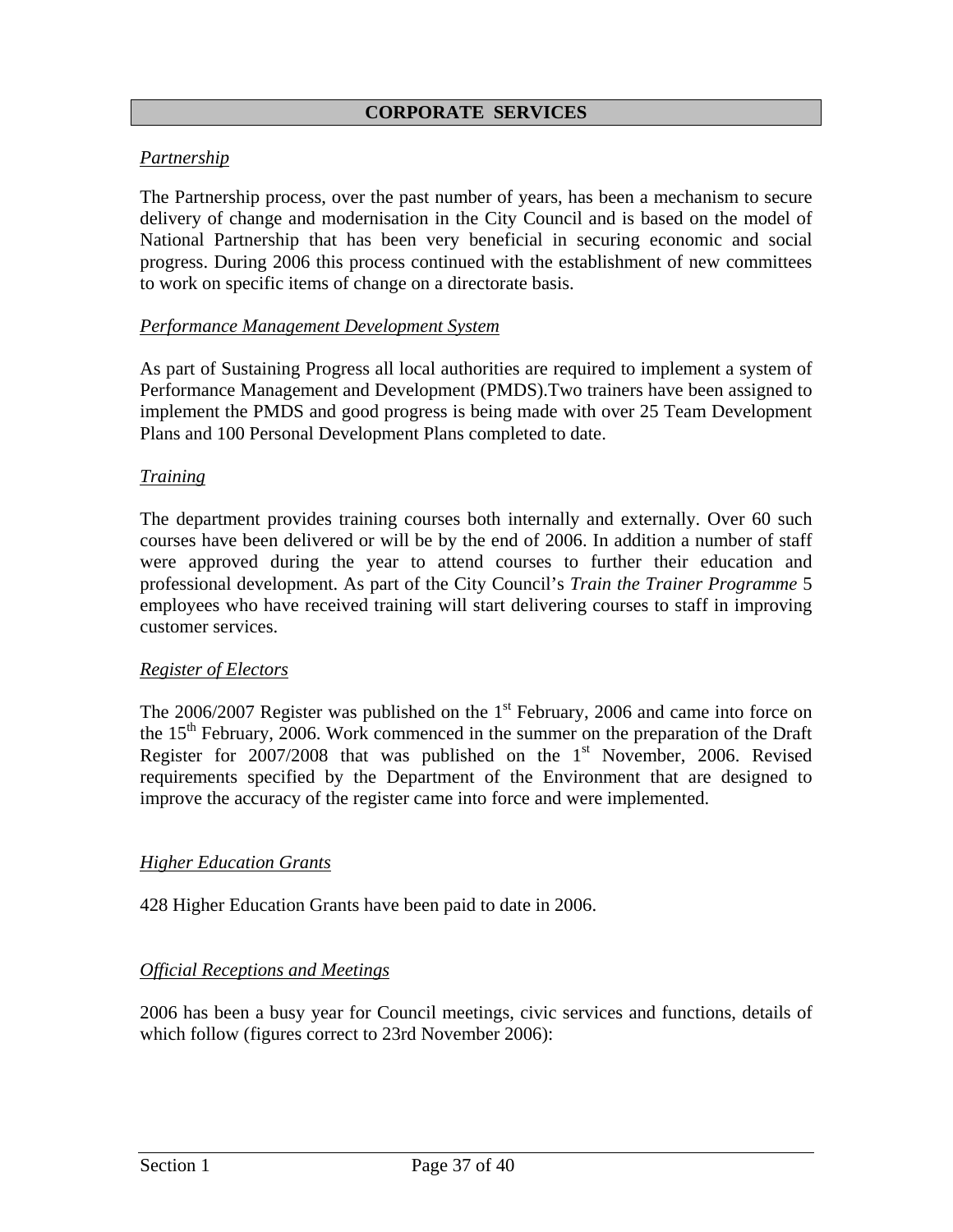| No. of Council meetings   | 15 |
|---------------------------|----|
| No. of Area Meetings      | 8  |
| No. of SPC meetings       | 23 |
| No. of Civic Receptions   | 4  |
| No. of Mayoral Receptions | 26 |
| No. of Tender Openings    | 15 |

## *ICT Department*

During 2006 the ICT Department continued to support the computer infrastructure and systems applications in place. Reinvestment in the network infrastructure, PC's and facilitation of the City Hall refurbishment progressed during the year.

Work continued on the promotion of Geographic Information Systems as well as the development of a selection of web-based GIS tools: One increased public access to the planning register while another distributed the capture of data across the organization. As always there was a focus on dataset creation (Main Drainage) and analysis (Housing Profile) while a strategy for managing corporate address databases was also formulated.

During the year, the ICT Department focused on consolidation and efficiencies. A new backup system was introduced, a number of older servers and PCs were replaced. Microsoft, Citrix, Exchange email and Anti Virus products were upgraded or replaced. The IT Infrastructure including cabling, Servers, and PCs for new Moyross Library was designed.

In line with an organisation wide commitment to accessibility the Department reviewed the corporate website [\(www.limerickcity.ie](http://www.limerickcity.ie/)) in the form of a web audit. A proposal to redesign the website to include a new Content Management Server was initiated and the project is due for completion in early 2007. In addition to having an accessible website, all departments will able to publish their information directly to the site. The department was also involved in the development of the Limerick SIM website.

The Water Services and Roads Complaints System were deployed and this contributed to the greater efficiencies in tracking and dealing with complaints thus giving a better public service.

Provision has been made in the 2007 budget to continue the progress that has been made to date with specific increases provided for in training, communications and hardware.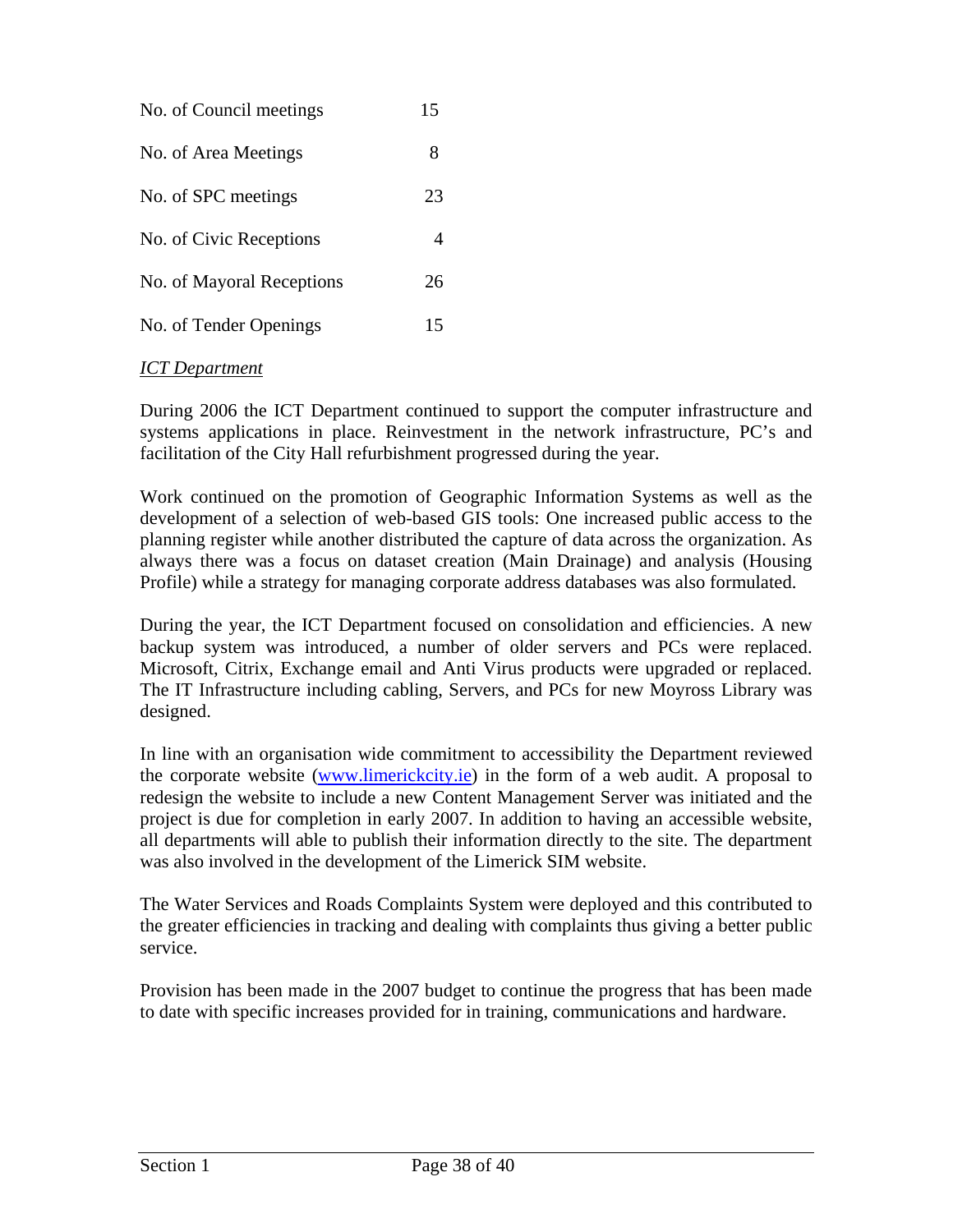#### **FINANCE**

The Finance department will continue to focus on improving the delivery of financial information to all relevant stakeholders. In 2006 a significant upgrade of the Agresso financial system was successfully implemented.

During 2006 employee expense claims were switched from a manual system to an electronic system. Further efficiency improvements to payment processes are planned for 2007.

Significant progress has been made in 2006 on improving the level of overdraft at the bank. There will be a continued emphasis on cash flow management in 2007.

The Accounts Receivable section is currently implementing a new system that will allow customers pay their rates and water bills by direct debit. A new e-payment system is to be introduced in the first half of 2007. It is planned to introduce further enhancements to the billing systems in 2007.

#### *Property Management*

The Property Management Section will coordinate and oversee all property transactions in 2007.

A provision of  $\epsilon$ 36,768 has been made in the 2007 draft budget for the following works to be carried out by the Civic Trust:

- Repair of the Fountain in Johns Square
- Works to the "Untank Crypt" St. Johns Square.
- Works to the "Abbey Wall", Sir Harry's Mall.
- Maintenance works to the "O'Connell Monument"

In 2007 Property Management will address areas of dereliction/underutilisation in the City with a view to identifying key sites of interest for commercial redevelopment. All title issues on these sites will be addressed with a view to the provision of "packaged" sites which will bring to fruition sustainable economic development. This will lead to the successful showcasing of Limerick as a progressive City and a contender to any other area as a base for Business.